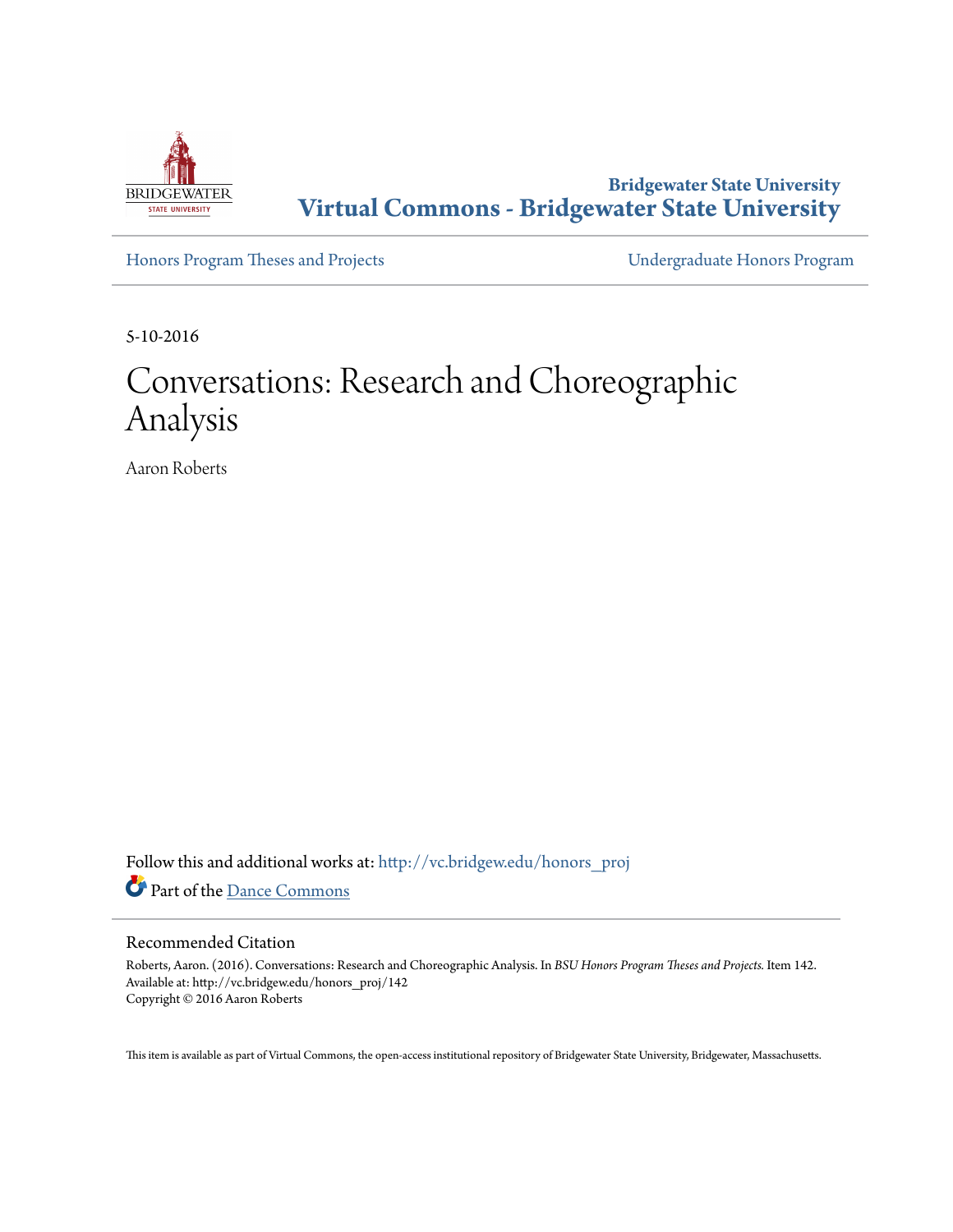Conversations

Research and Choreographic Analysis

Aaron Roberts

Submitted in Partial Completion of the Requirements for Commonwealth Honors in Dance

Bridgewater State University

May 10, 2016

Dr. Jody Weber, Thesis Director Dr. Donna Dragon, Committee Member Dr. Nancy Moses, Committee Member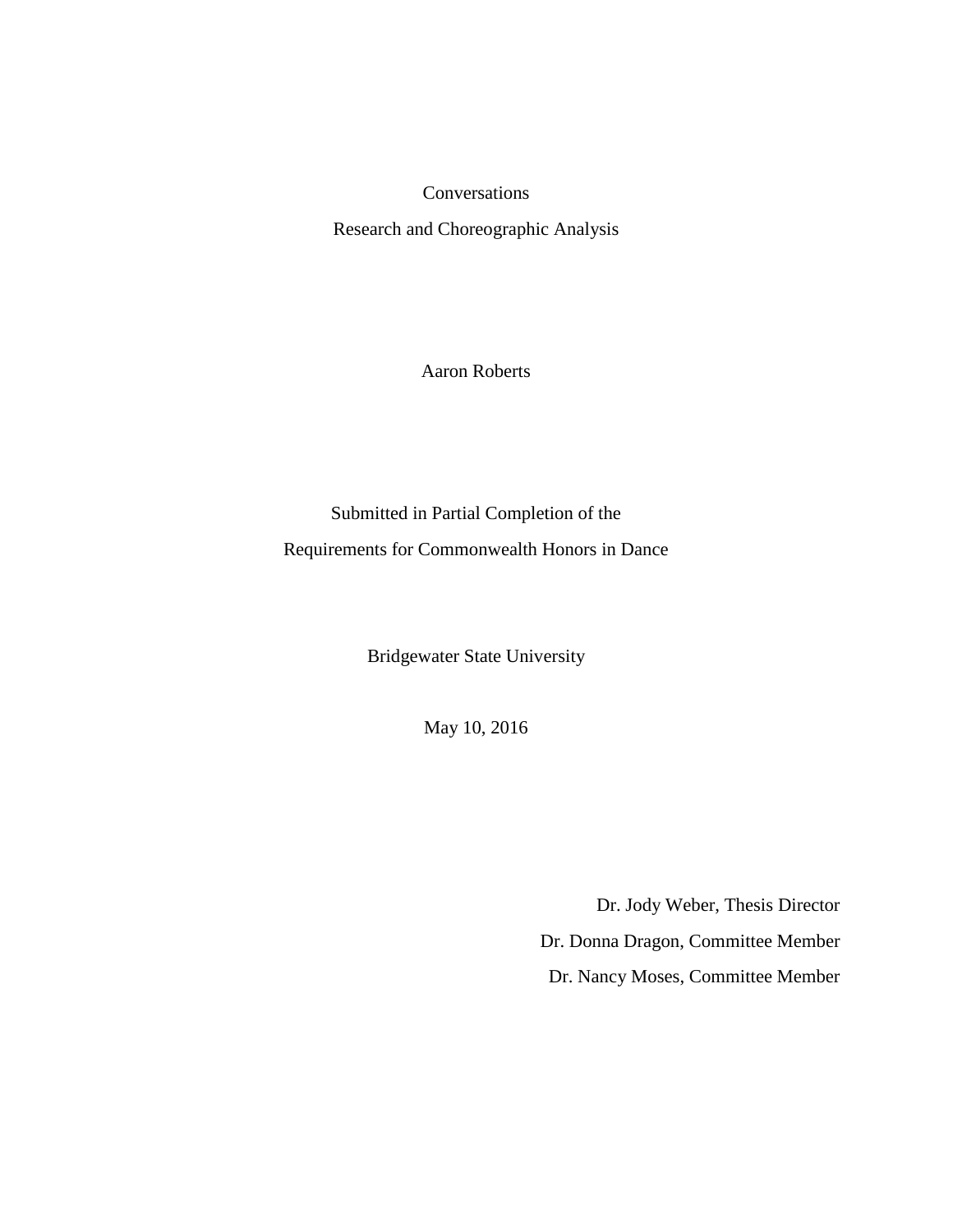Bridgewater State University

# Conversations

Research and Choreographic Analysis

Aaron P. Roberts Mentor: Dr. Jody Weber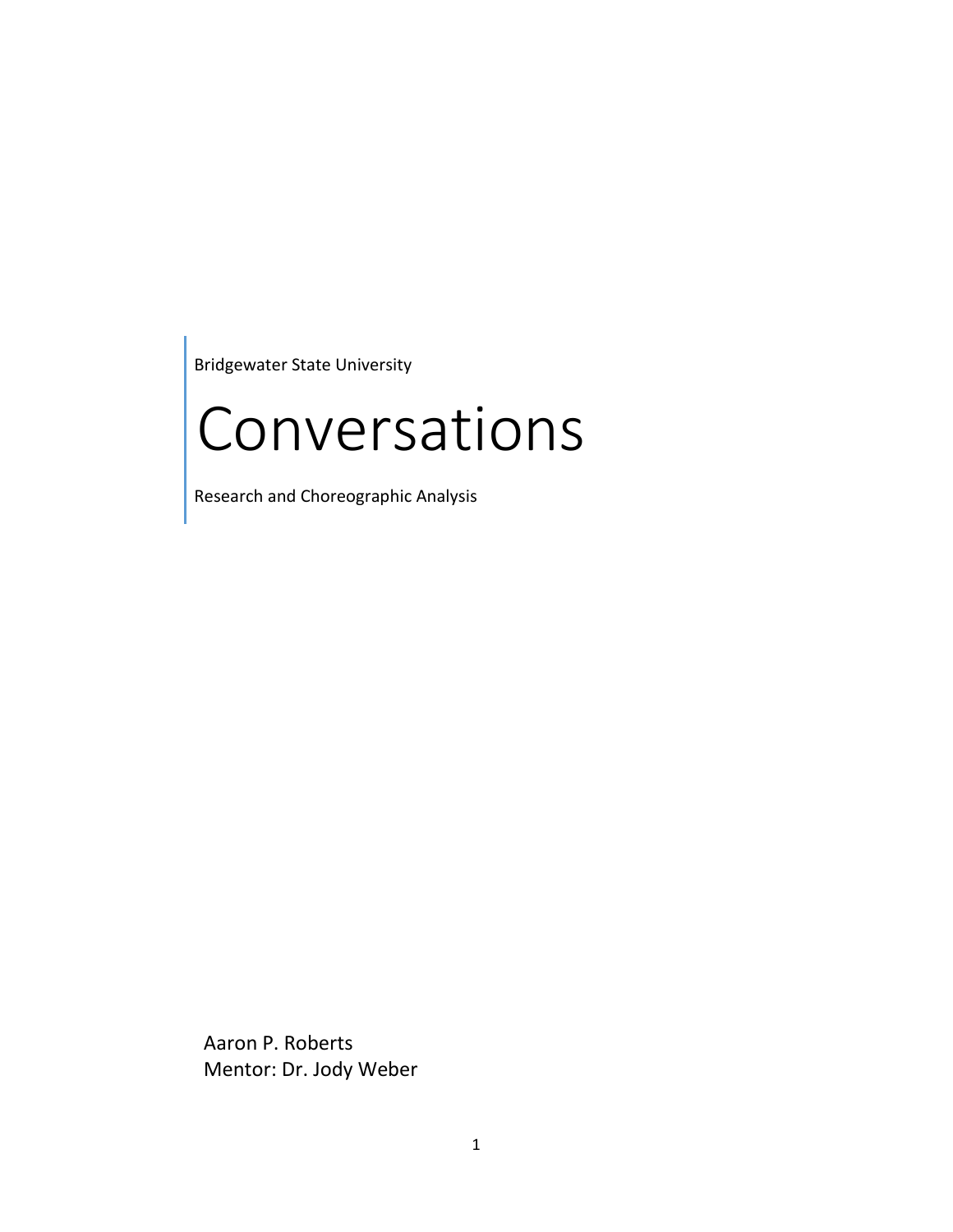### **Acknowledgements**

Thank you to Dr. Jody Weber for encouraging me to take on the challenge of the ATP Summer Grand and continuing to support me as my thesis mentor. Your encouragement and feedback were essential in helping me find the confidence to succeed

Thank you to those who freely offered support, encouragement, time and feedback

throughout this process:

Office of Undergraduate Research

Honors Department

Bridgewater State University Dance Department

Dance Ensemble

Friends and Family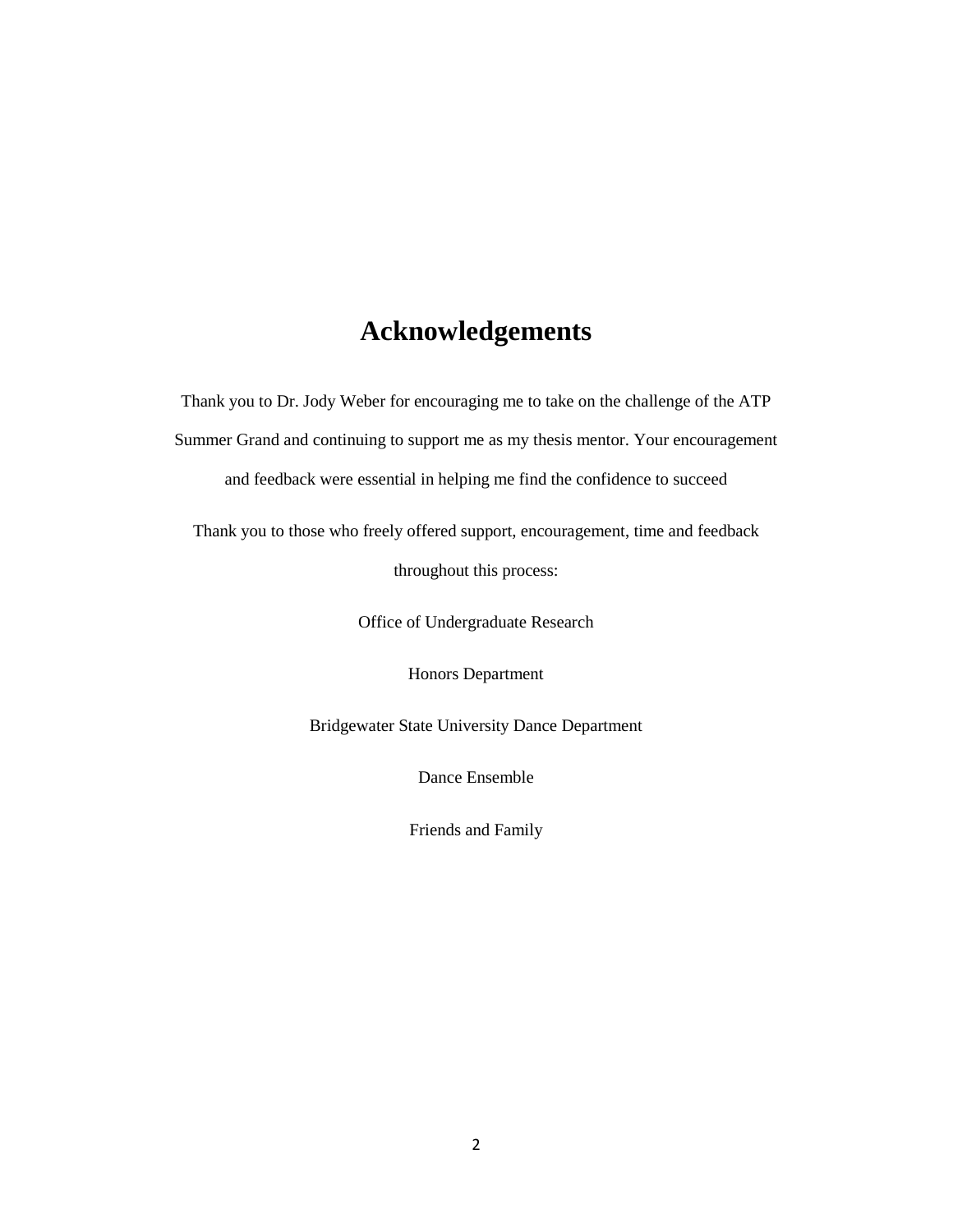#### Abstract

Hegemony is a system in which power is acquired, maintained and purposed to control events and discourses as a means of dictating what is normal.<sup>[1](#page-4-0)</sup> Hegemonic ideologies concerning masculinity control the way in which the male body is perceived and dictate the acceptable expression of 'manhood'.<sup>[2](#page-4-1)</sup> Furthermore, these hegemonic ideologies dictate the perception of alternative expressions of the male body through discursive devices of fear and rejection, such as homophobia $3$  and racism.<sup>[4](#page-4-3)</sup>

*Conversations* is a collection of three works of choreography created in response to the hegemonic structures that dictate the perception of masculinity. The first, *The Trouble with Masculinity*, enters into the mind of a male questioning the boundaries of defined masculinity, leading to a display of this questioning nature within the context of two males in relation to one another. The second, *A Look Inside*, explores the struggle between the individual and social ideologies intended to regulate the subjective identity of the individual. The third, *Breakthrough*, introduces the path toward personal acceptance, highlighting the determination needed to overcome restrictions as well as the necessity of proper support for true success.

In this thesis, the nature and effects of hegemonic ideologies concerning masculinity are explored as an inspirational foundation for the creation of *Conversations*. The choreography of *Conversations* is then analyzed and related to masculine ideologies.

<span id="page-4-0"></span> <sup>1</sup> Emslie, Carol, Damien Ridge, Sue Ziebland, and Kate Hunt. 2006. "Men's accounts of Depression: Reconstructing or Resisting hegemonic masculitiy?" *Social Science and Medicine* 2246-2257.

<span id="page-4-1"></span><sup>2</sup> Reeser, Todd W. 2010. *Masculinities in Theory; an Introduction.* Chichester, West Sussex: John Wiley & Sons Ltd.

<span id="page-4-2"></span><sup>3</sup> Burt, Ramsay. 2007. *The Male Dancer: Bodies, Specticle, Sexualities.* 2nd. New York, New York: Boutledge.

<span id="page-4-3"></span><sup>4</sup> Reeser, Todd W. 2010. *Masculinities in Theory; an Introduction*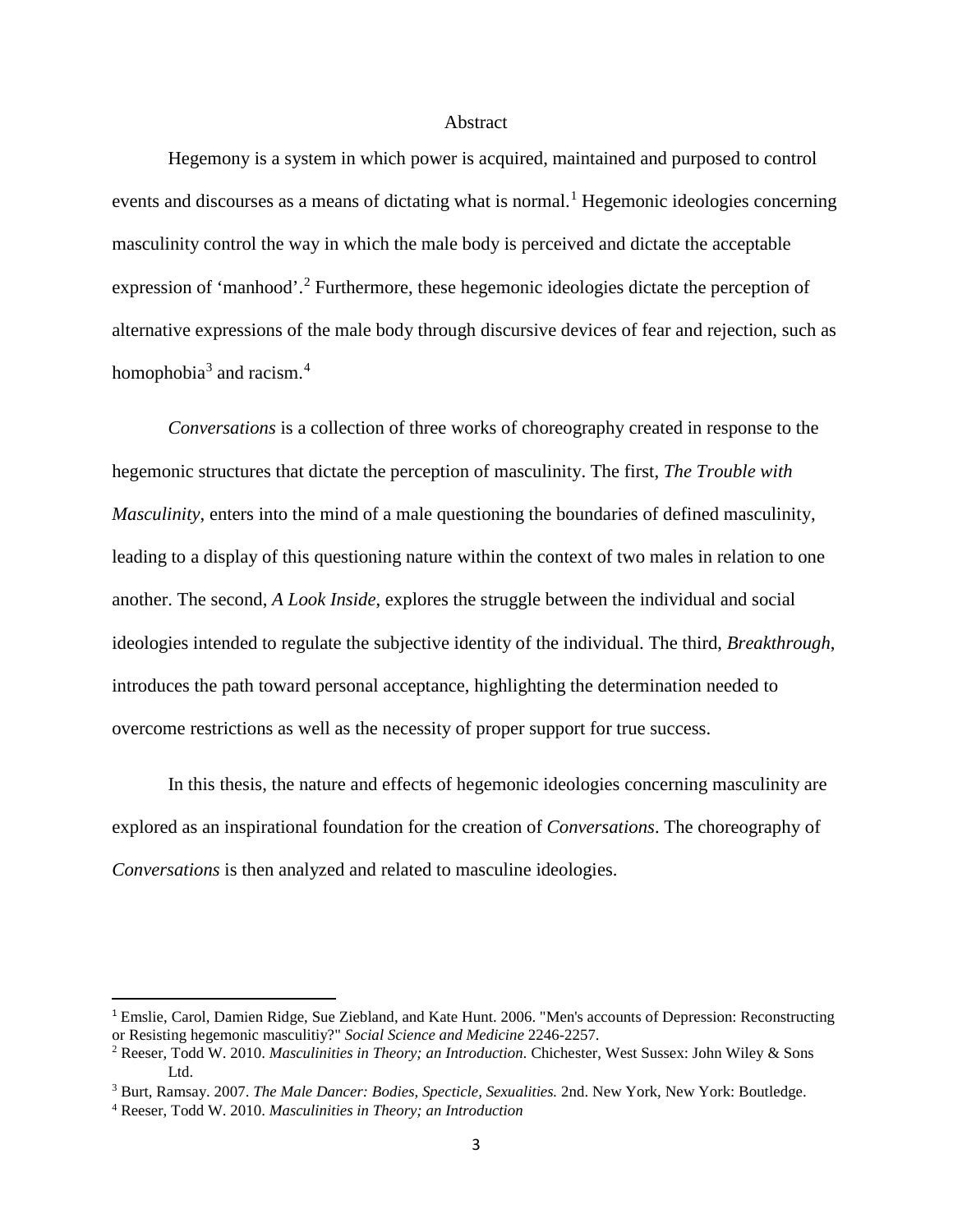*"Our idea of what men should be within Western culture is always shifting and will usually be in conflict with some of our ideas about masculinity and femininity within gender. I think most people would acknowledge the fact that the gender paradigm isn't as rigid as society dictates, and that human beings aren't only one-dimensional" – Christian Burns (When Men Dance 2009)*

#### Introduction

Throughout my childhood it was clear that many aspects of my identity were at odds with what was expected of me as an African American and a male. The struggle with these many contradictions inspired me to embark on the journey to change the fundamental aspects of my identity that were at odds with expectation; I sought to become a more acceptable version of myself. After about a decade on this detrimental journey, I began to realize that I had become a stranger to myself. No matter how hard I pushed, it was clear that I remained outside of acceptable social standards for men. I began to realize the futility of my efforts. I learned that my outer expression was so distanced from the connection to my genuine self that I became unable to form connections with the world around me. Furthermore, my efforts to suppress my true self opened the door to severe anxiety and depression, which left me broken with little desire to live. These experiences have become the catalyst spurring my inquiry into masculine ideology and social hegemony.

Art is an impactful medium that can play a strong role as the expression of our human experience. One participant's personal response to a work of art will differ from another's, which will ultimately differ from the inspiration of the artist due to individual experiences. This paper is not meant to be held as the sole source of interpretation for this piece of art. My intention when creating is to leave the interpretation to the viewer. On the contrary, this paper is meant to offer insight into the inspiration that guided and influenced my own decision making as the creator of the "Conversations".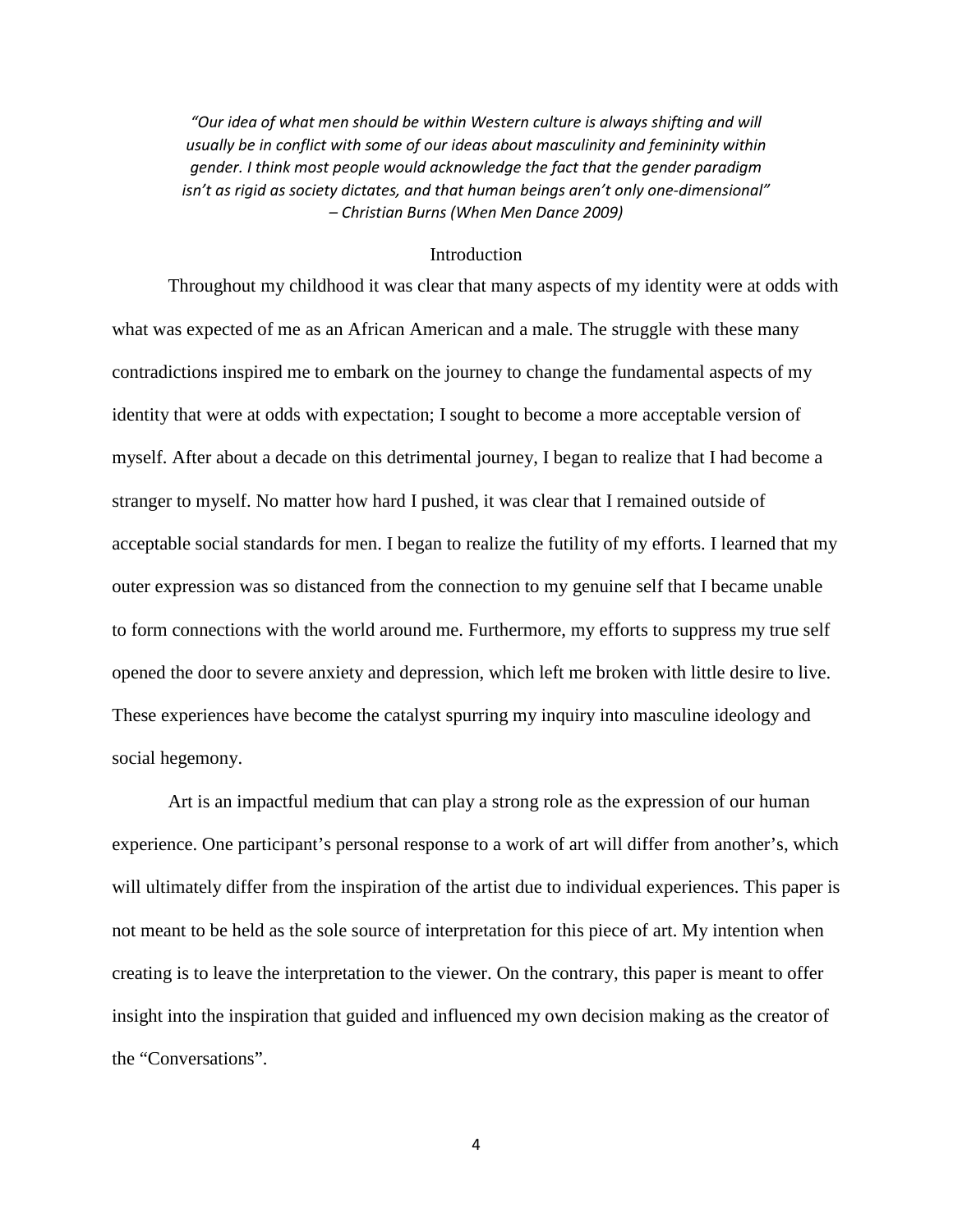#### The Trouble with Masculinity

#### What is Masculinity?

Todd Reeser, a theorists of masculine ideologies and the author of *Masculinity in Theory*, contended that masculinity is a fabricated concept with no definite, traceable origin.<sup>[5](#page-6-0)</sup> It cannot be isolated as beginning in a single place or at a single point in time. Rather, the fluidity of masculinity is seen throughout history as being both created and challenged in many ways. [6](#page-6-1) As social perspectives shift, the definition of masculinity must shift to fit the roles of males in a society, thereby maintaining a social order.<sup>[7](#page-6-2)</sup> Consequently, masculinity becomes a social construct that is disseminated through social and familial education.

The social tools for the education of masculine ideologies are both direct and indirect in nature. Each tool has its specific function in the large-scale process of constructing masculinity as ideology. These tools of ideological construction exist through the utilization of myths, images, discourses and practices. [8](#page-6-3) For example, if a father has a natural interest in baseball and wants his son to share this interest, he will expose his son to the sport through playing catch, talking about the sport, enrolling the child in youth leagues and so on. As the son develops, such traditions and practices can instill a personal sense of understanding and appreciation for the sport, as well as an association to the sport as a means to connect with his father. "When men perform various actions on a regular basis, they may be held within an ideology of masculinity… As these aspects of ideology influence practices, these practices in turn also serve to construct masculinity".<sup>[9](#page-6-4)</sup> On an ideological level, the predominance of men in the sport as well as the son's

<span id="page-6-0"></span><sup>5</sup> Reeser, Todd W. 2010. *Masculinities in Theory; an Introduction.* Chichester, West Sussex: John Wiley & Sons Ltd.

<span id="page-6-1"></span><sup>6</sup> Reeser, Todd W. 2010. *Masculinities in Theory; an Introduction.*

<span id="page-6-2"></span><sup>7</sup> Reeser, Todd W. 2010. *Masculinities in Theory; an Introduction.*

<span id="page-6-3"></span><sup>8</sup> Reeser, Todd W. 2010. *Masculinities in Theory; an Introduction.*

<span id="page-6-4"></span><sup>9</sup> Reeser, Todd W. 2010. *Masculinities in Theory; an Introduction.*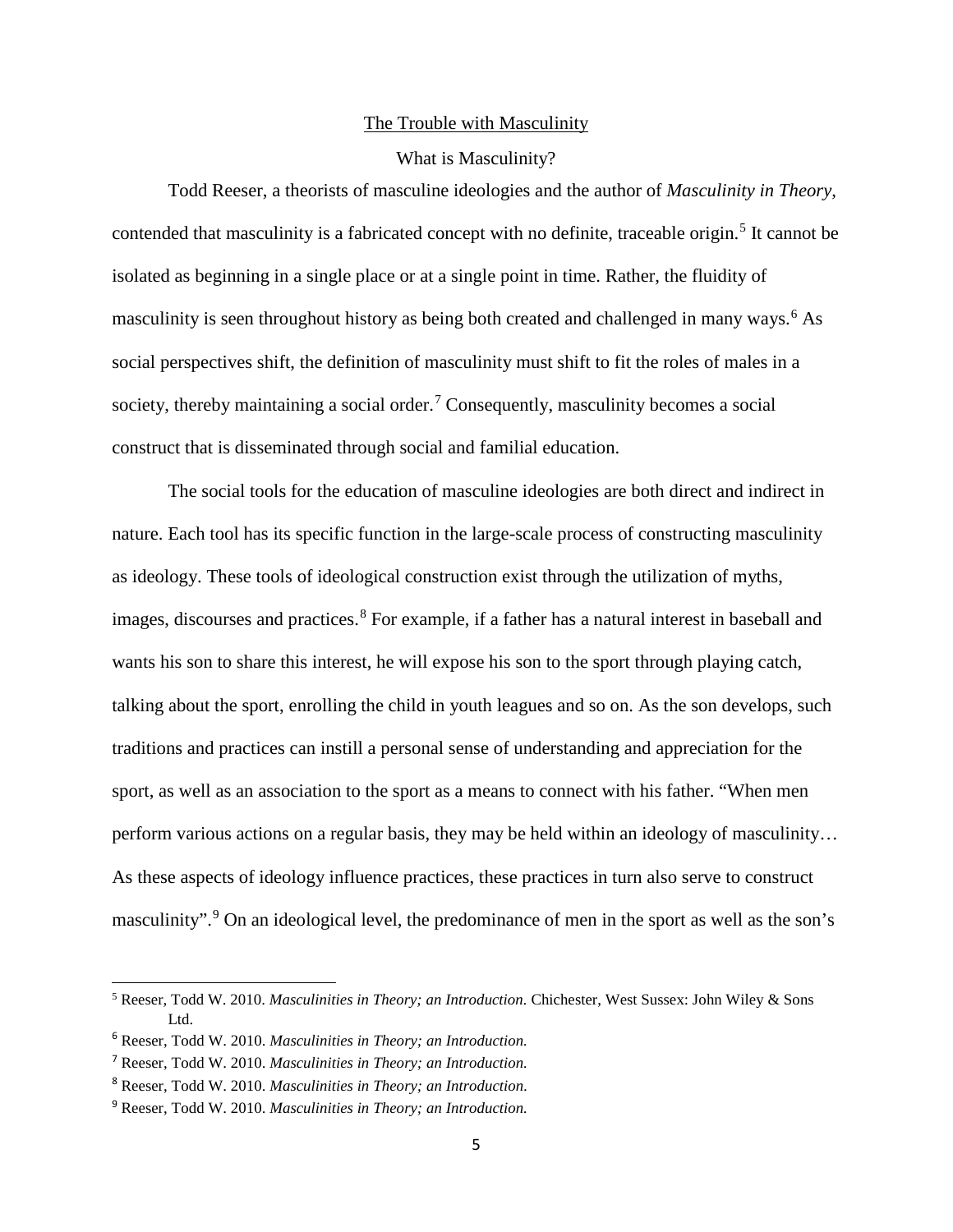practice with the father plays into masculine ideology by creating an association to the sport as a normal acceptable male activity. Through constant and unavoidable repetition within culture, the tools of ideological construction are eventually made to seem natural, thereby avoiding suspicions or interrogations<sup>[10](#page-7-0)</sup> with little regard for the many individuals excluded by their differing male expressions.

#### Masculinity and Dance

Hegemonic constructs use aspects of the dominating culture of masculinity to depict the body in such a way that reflects what we believe the male body is and should be.<sup>[11](#page-7-1)</sup> Dance is considered by many a part of a woman's domain due in part to its close association with attributes commonly perceived as feminine; such as intuition, expression and the body.<sup>[12](#page-7-2),[13,](#page-7-3)[14,](#page-7-4)[15](#page-7-5)</sup> Such an inaccurate consideration finds much of its origin in the dualistic Cartesian philosophy that separates mind from body<sup>[16](#page-7-6)</sup> which allows for the historically common perception that the intellectual, culture and mind are elements of masculinity.[17](#page-7-7) Consequently, male participation in dance is discouraged by hegemonic ideologies as divergent from acceptable masculine behavior. In many cases, this discouragement is conveyed through discourse about male dancers and enforced through homophobic abuse. For this reason, the field of dance is overwhelmingly saturated with women, thereby feeding into the perception that dance is a woman's domain.

<span id="page-7-0"></span> <sup>10</sup> Reeser, Todd W. 2010. *Masculinities in Theory; an Introduction.*

<span id="page-7-1"></span><sup>11</sup> Reeser, Todd W. 2010. *Masculinities in Theory; an Introduction.*

<span id="page-7-2"></span><sup>12</sup> Risner, Doug. 2009. "What We Know About Boys Who Dance." In *Men Who Dance*, edited by Jennifer Fisher and Shay Anthony, 57-77. Oxford: Oxford University Press.

<span id="page-7-3"></span><sup>13</sup> Fisher, Jennifer, and Anthony Shay. 2009. *When Men Dance.* Edited by Jennifer Fisher and Anthony Shay. New York, New York: Oxford University Press.

<span id="page-7-4"></span><sup>14</sup> Burt, Ramsay. 2009. "The Performance of Unmarked Masculinity." In *When Men Dance*

<span id="page-7-5"></span><sup>&</sup>lt;sup>15</sup> Blashill, Aaron, and Kimberly Powlishta. 2009. "Gay Stereotypes: The Use of Sexual Orientation as a Cue for Gender-Related Attributes." *Sex Roles* 783-793.

<span id="page-7-6"></span><sup>16</sup> Radner, Daisie. 1971. "Descartes' Notion of the Union of Mind and Body." *Journal of the History of Philosophy* 9 (2): 159-170. Accessed December 2015. https://muse.jhu.edu.libserv-

prd.bridgew.edu/journals/journal\_of\_the\_history\_of\_philosophy/v009/9.2radner.pdf.

<span id="page-7-7"></span><sup>17</sup> Risner, Doug. 2009. "What We Know About Boys Who Dance." In *Men Who Dance*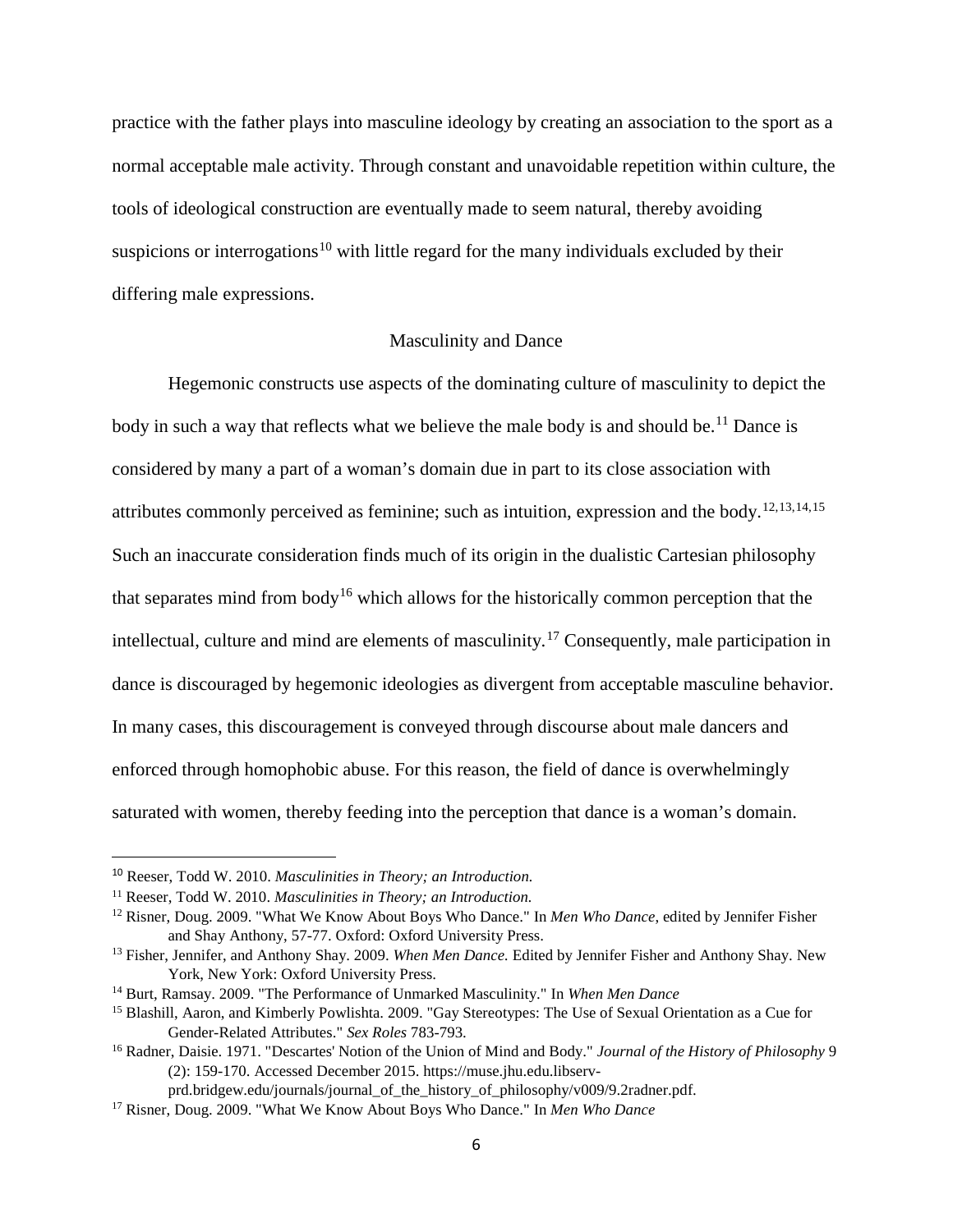Many boys who participate in dance face a perpetual social suspicion of their masculinity and sexuality from which boys in other athletic disciplines and team sports escape.<sup>[18](#page-8-0)</sup> Furthermore, gay male youth in dance face an even greater social challenge of being marginalized as a male and participating in a marginalized discipline.<sup>[19](#page-8-1)</sup> Therefore, for many young males, the pressures of hegemonic discourse and homophobic abuse succeed in diverting them from beginning or continuing participation in dance. This unbalanced distribution of perspectives not only limits the legitimacy and importance of the discipline among institutions formed by masculine hegemony (e.g. education, sciences, business, medicine), but also places limits on the range of expression allowed as masculine for males who continue participation.

As an artistic discipline in which the predominant vehicle of expression is the body<sup>[20](#page-8-2)</sup>, dance has the potential to address and challenge the regulation of gender expression and the body through abusive hegemony. In the essay *Performance of Unmarked Masculinity* (2009), Ramsay Burt explained that "dance is an area through which, as embodied beings, we negotiate the social and cultural discourses [by] which gender and sexuality are maintained".<sup>[21](#page-8-3)</sup> This negotiation in which Burt refers takes place in all aspects that are involved in the discipline. For example, male and female dancers can pose a threat to ideologies that support the rhetoric of masculine hegemony or support of them through the way in which they perform. Choreographers hold the same power through the way in which they ask their dancers, both male and female, to perform as well as through the nature of the work they create. Unfortunately, due to the continued disproportionality of males to females participating in dance and the desire for dance to be a

<span id="page-8-0"></span> <sup>18</sup> Hackney, Peggy. 2000. *Making Connections: Total Body Integration Through Bartenieff Fundamentals.* Routledge.

<span id="page-8-1"></span><sup>19</sup> Hackney, Peggy. 2000. *Making Connections: Total Body Integration Through Bartenieff Fundamentals.*

<span id="page-8-2"></span><sup>20</sup> Hackney, Peggy. 2000. *Making Connections: Total Body Integration Through Bartenieff Fundamentals.*

<span id="page-8-3"></span><sup>21</sup> Burt, Ramsay. 2009. "The Performance of Unmarked Masculinity." In *When Men Dance*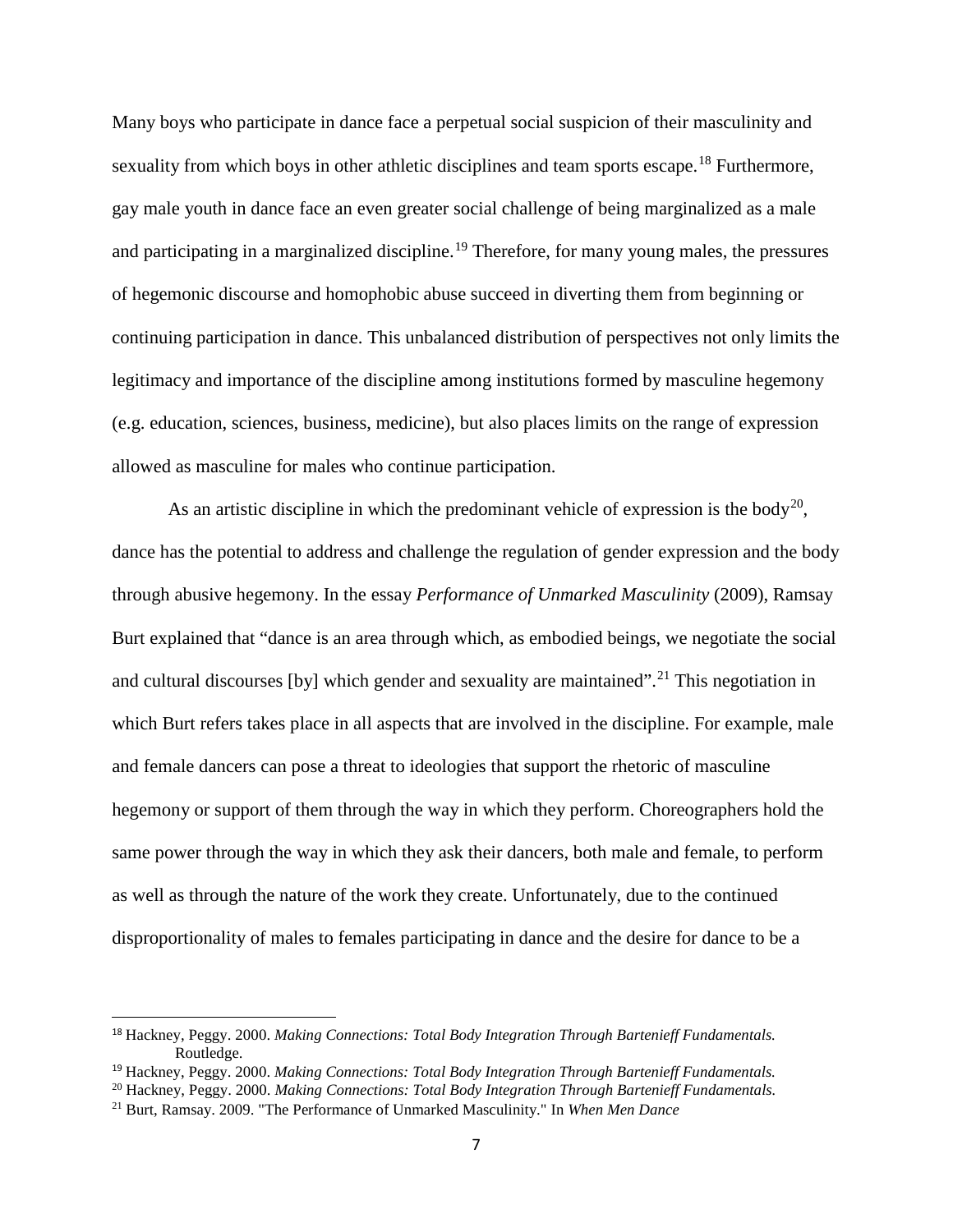legitimized medium in the hegemonic world, many artists give in to the pressure to adhere to limiting standards of masculinity. This sort of surrender gives way to a wide array of compromises within the discipline with the hope of conforming to the appearance of a sport over an art form. For example, when training and hiring male dancers, athleticism and virtuosity become paramount over artistry and expression.<sup>[22](#page-9-0)</sup> Many professional male dancers have attested to being told to "dance like a man" or to "dance more heterosexual" when auditioning and throughout rehearsals. $^{23}$  $^{23}$  $^{23}$ 

#### Analysis

This section of "Conversations" is the introduction that acts as a bridge from my research and ideas about masculinity to the artwork created, with the sound score as the main support of this bridge. The score at the start of the piece is characterized by various deep pulsing tones reminiscent of an inconsistent, anxious heartbeat played with a series of questions. These questions offer an open door to the internal dialogue of the male individual. The beginning dialogue states: "Can I tell that I am a man by anything beyond my physicality? I question

myself. Am I a man?" These reflections are a motivation for the individual's movement which was inspired by the photography of Robert Mapplethorpe (Figure 1). The four poses depicted in the images became the foundation for the movement vocabulary created for this work. Images 1-3 show a man who appears to be struggling with the boundaries in which he is enclosed. When translated into movement



*Figure 1 - Photography by Robert Mapplethorpe*

vocabulary, Image 1 was the ending position of a central movement of the hands outward from the core to the far reach space, portraying a sense of pushing away the boundary. Image 2 was a

<span id="page-9-0"></span><sup>22</sup> Gard, Michael. 2008. *Men Who Dance.* New York, NY: Peter Lang Publishing, Inc.

<span id="page-9-1"></span><sup>23</sup> Jennifer Fisher and Anthony Shay, eds. 2009. *When Men Dance.* New York, New York: Oxford University Press.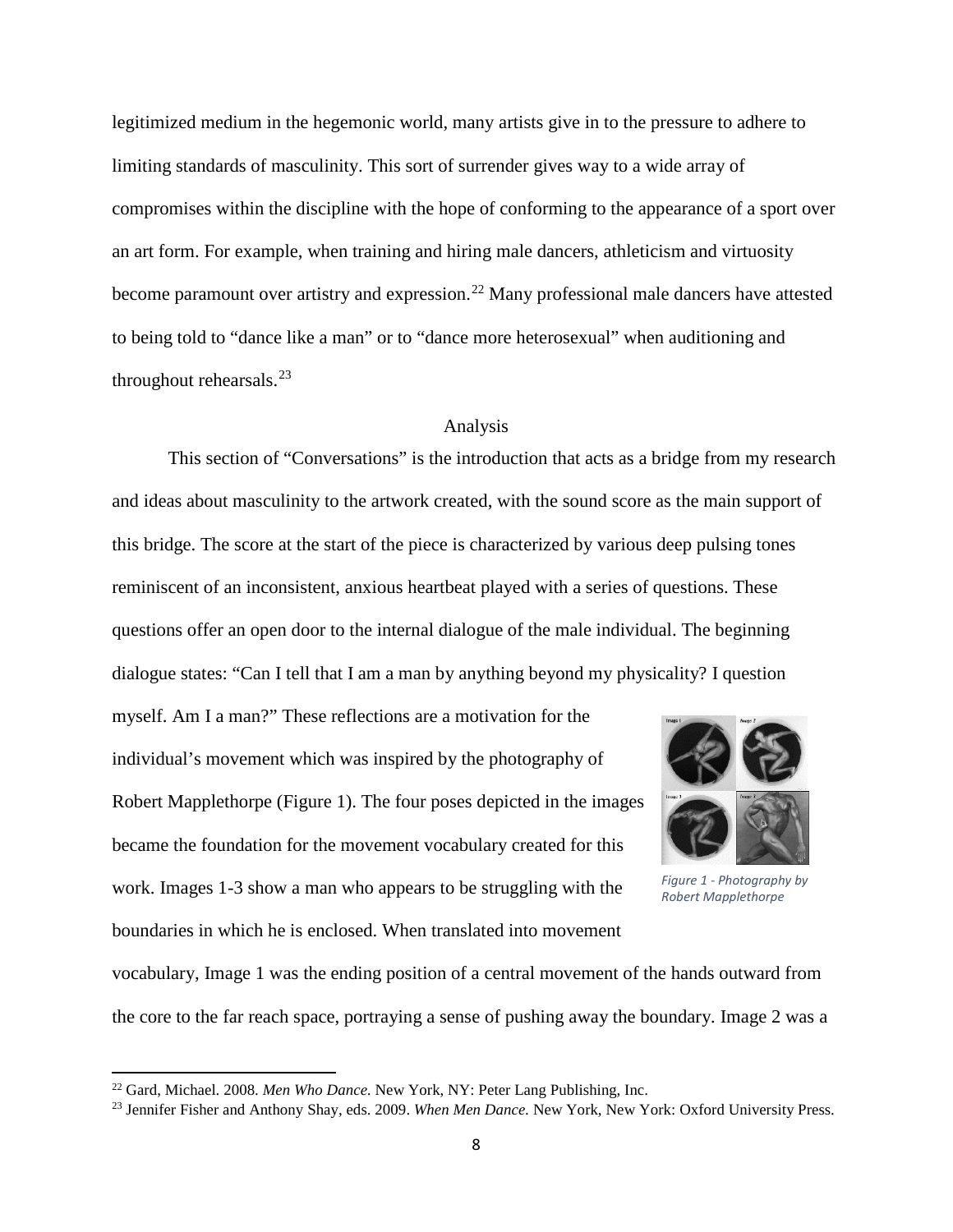central movement toward the mid reach space, portraying the sense of the boundary closing inward on the core. Image three is a movement within the boundary that is now in the mid reach space. The boundary in this depictions are the social limitations of hegemonic ideologies concerning masculinity. The visual and auditory display of the struggle with these ideologies culminates in the final pose inspired by Image 4. This pose is a pose of honest strength intermingled with doubt to convey the resolve of the individual in the midst of this reflective inquiry. The movements are executed at upstage left with the individual facing either directly upstage, stage left or stage right in order to exclude the audience from the individual's internal inquiry. The individual only acknowledges the audience through a glance between the third and fourth movement, the nature of which is meant to offer the alternate interpretation for the purpose of the fourth pose. By acknowledging the presence of the audience, the forth pose has the potential to represent "posturing" for external observers.

The score continues with, "I identify as a man and I know that there are levels of femininity within myself. How do I reconcile that with my masculinity?" This statement offers insight for the audience into who the individual is and why it is he is struggling. The individual faces the audience for this portion in order to convey that he has invited them into his reflections. The vocabulary is characterized initially by upper body gestures containing predominantly central movements coupled with periphery movements – movements along the parameters of the reach space. The individual then revisits the opening movements with added periphery movements as transitions between the shapes while the score asks "Am I bound to these continuous revolving reflections of who I should be?" The circularity of periphery motion visually echoes the dialogue.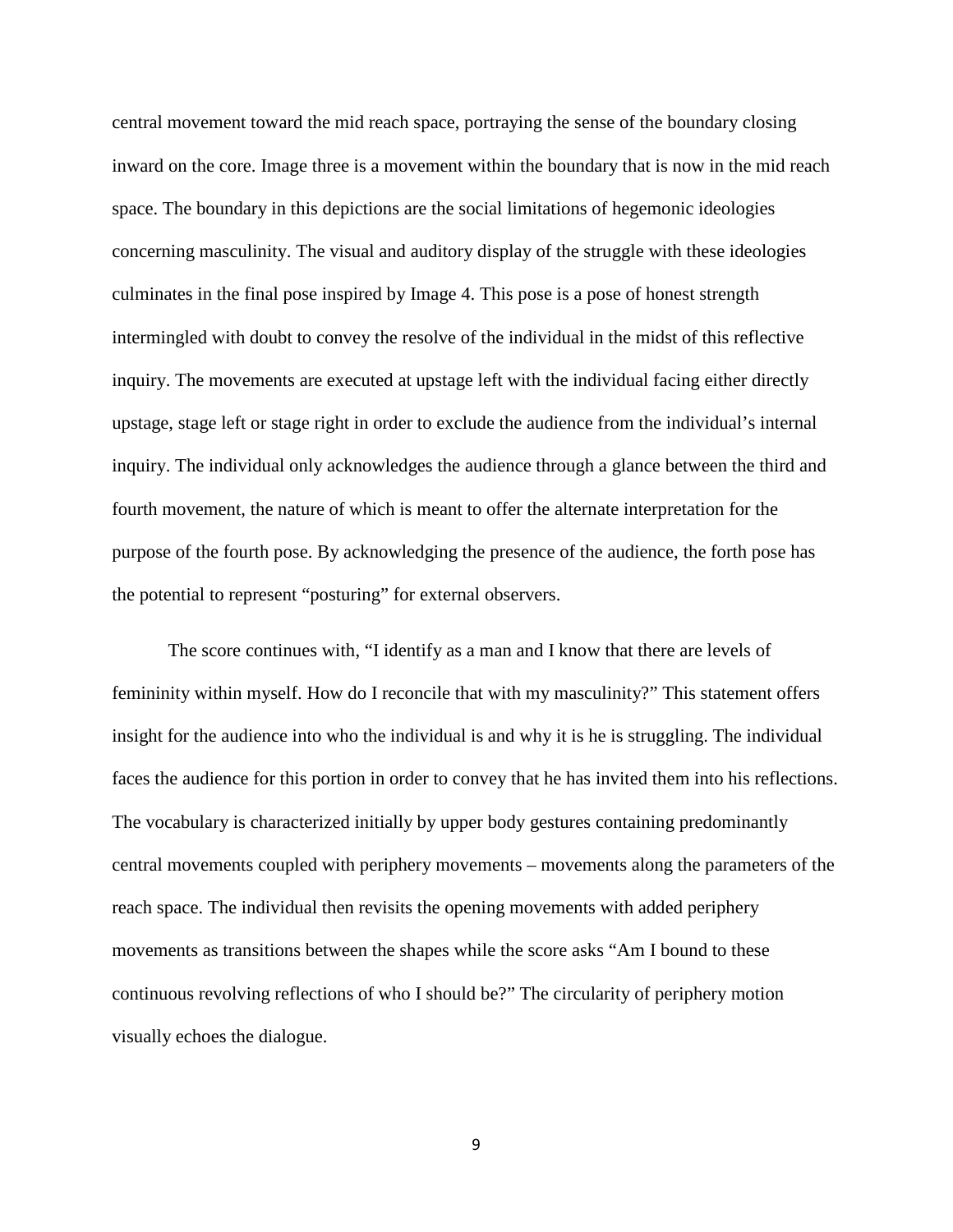The next section of questions in the score contain three pairs introducing two potential paths of thought by asking "Can we change our perception of what we consider masculine? Or are we bound to see the body in an unchanging way?" and "Do we even need to consider someone masculine or feminine? Or are we bound to see the body in an unchanging way?" In asking these questions the individual is reflecting upon the nature of cultural discourses of what is masculine and what is not. Reeser speaks of how the process of minimizing variations in the perception of the body is a means for controlling how the body is understood.<sup>[24](#page-11-0)</sup> This line of questioning ends by asking, "Can we release ourselves from these labels and distinctions?" The movement throughout this section of questioning is a further developed version of the previous upper body gesturing and lower body movement that is particularly characterized by 180 degree direction changes in order to convey a sense of back and forth that echoes that of the line of questioning.

The costume choice for the individual is tied intimately with the particular line of questioning this section. The individual is costumed in a white tee shirt with the longest portions of the tee shirt falling just above his knees with a wine colored skirt. This costume was chosen as a blatant challenge to "acceptable" male dress. This serves to deepen the questioning nature of this piece and further set the individual apart from the masculine ideologies against which he struggles. In seeking to push the boundaries of hegemonic ideologies of masculinity, his attire expresses a departure from the current 'norm' that defines and limits the way that the body is presented.<sup>[25](#page-11-1)</sup> By asking if we are bound to see the body in an unchanging way, the individual is questioning the expectation that is placed on his clothing choices, hair styles and even movement

l

<span id="page-11-0"></span><sup>24</sup> Reeser, Todd W. 2010. *Masculinities in Theory; an Introduction.*

<span id="page-11-1"></span><sup>25</sup> Reeser, Todd W. 2010. *Masculinities in Theory; an Introduction.*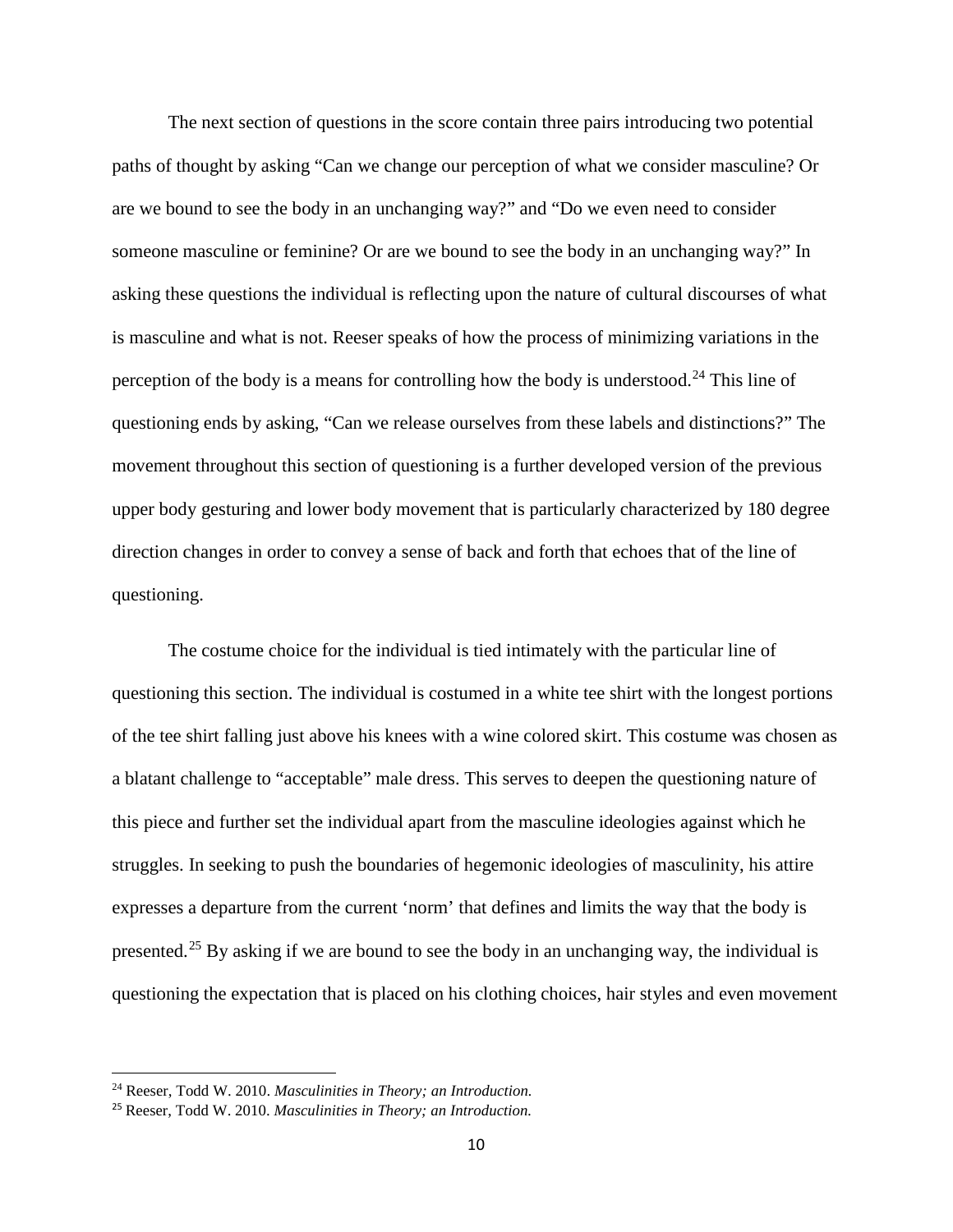characteristics. Is it even necessary to decide whether clothing is for men or women? Or a toy for a boy or a girl? Furthermore, these distinctions extend to emotional expression in that the "acceptable" male have historically been that of power, strength, dominance and control while the expression of traits such as empathy, nurturance and sensitivity have been labeled female traits.[26](#page-12-0) The encouragement of these distinctions has created a culture in which men are typically offered little by way of vocabulary for emotional expression and are often discouraged from engaging in such expression.<sup>[27](#page-12-1)</sup> The individual questions these ideologies that encourage these sort of distinctions because of their power to diminish the human experience.<sup>[28](#page-12-2)</sup>

The final section of dialogue is a transition into the second portion of this piece. It begins with the same questions that were posed in the beginning – "Am I a man?" The questions continue further to ask, "Can I trust what I see in others? I question myself. Does anybody question me?" The original upper body gesturing inspired by the Mapplethorpe photographs are revisited on the low level to offer a change in discussion from the struggle with internal reflections to the struggle with the external influences that can serve as a reinforcement of internalized ideologies. A second male dancer enters within this transition. The sound score of the uneven pulses ends with a chime and *Three Times* by Simon Wood begins. The content of this duet centers on the exchange between the new dancer and the original individual. The inspiration for the design of this section was found in a quote by Reeser; "If the dialogue between me and my body defines an element of my masculinity, so does the dialogue between my body and other bodies. That dialogue can be created by two discrete bodies – my imagined body and another one that I perceive. [The] relation between his body and mine defines

<span id="page-12-0"></span><sup>26</sup> Blashill, Aaron, and Kimberly Powlishta. 2009. "Gay Stereotypes: The Use of Sexual Orientation as a Cue for Gender-Related Attributes."

<span id="page-12-1"></span> $27$  Emslie, et al. 2006. "Men's accounts of Depression: Reconstructing or Resisting hegemonic masculitiy?"

<span id="page-12-2"></span><sup>28</sup> Risner, Doug. 2009. "What We Know About Boys Who Dance."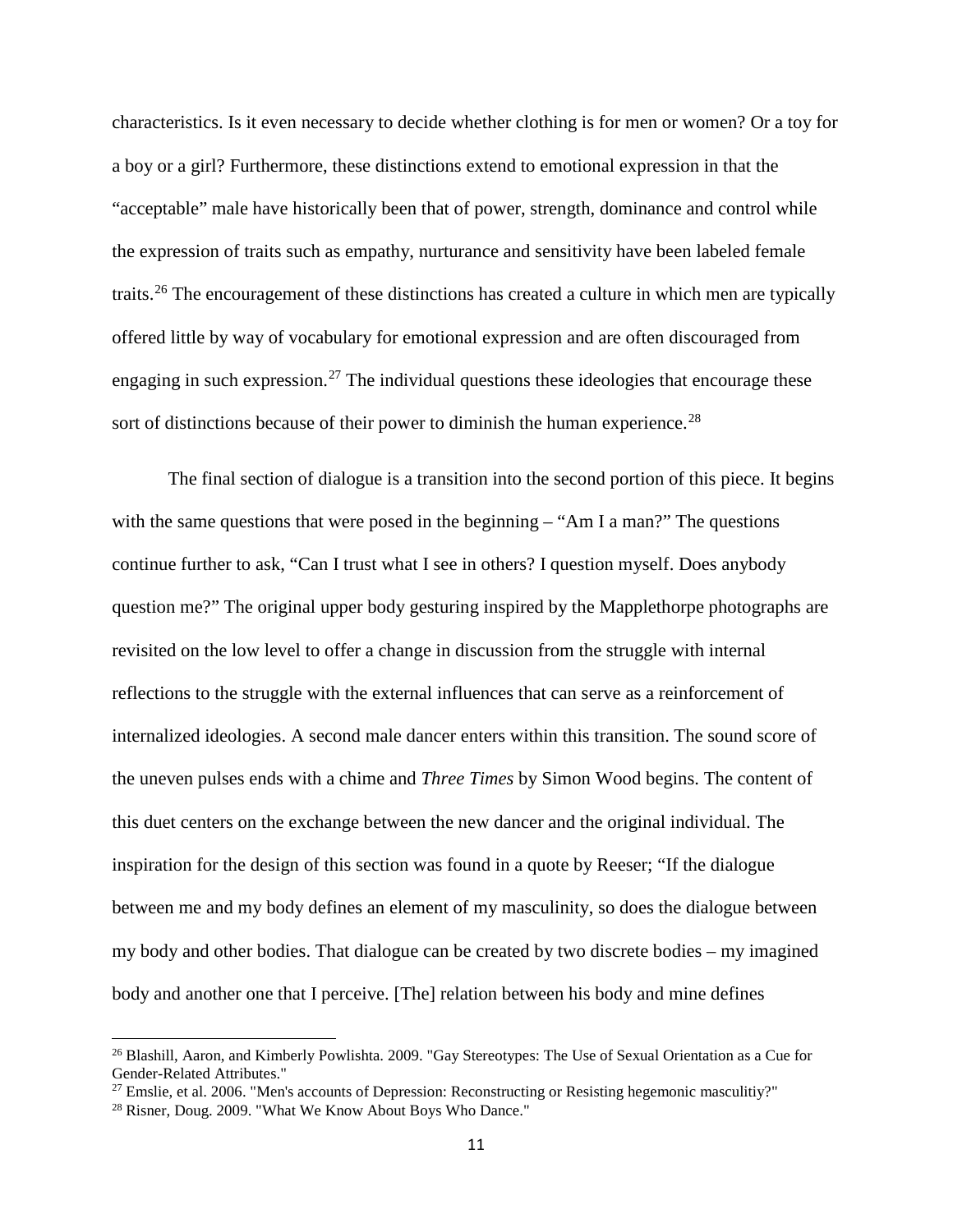masculinity for me or for him, a dialogue that is different for each of us".<sup>[29](#page-13-0)</sup> This physical dialogue in which Reeser is referring here is an unspoken one that helps to perpetuate and reinforce pre-existing discourse on masculinity. For example, a male child can take cues on how to act as a man from his father or other prominent male adults in their life fashioning an unspoken belief of the physical behavior of a man. In the same manner, this duet is a depiction of a male struggling with their own ideas about masculinity in the same space as another man. The second man's disposition toward masculine ideology is irrelevant in this section. The dancer's vocabulary is completely improvised and disconnected from the vocabulary of the individual. This is done to create an unpredictable element within the design to remove the audience from any specific interpretation of this newly introduced dancer other than his discreet identity.

The duet is divided into three interconnecting sections. The duet begins with the original dancer on the low level and the stranger in the middle level, upstage of the other dancer. The first dancers begins a low level phrase that incorporates his base gestures of struggling with ideologies while the other dancer begins to stumble from one point to the next using various improvised pathways. The intention is to accentuate the juxtaposition between the continuously travelling dancer and the relatively stationary dancer, thereby portraying the second dancer as an influence discreet from the first dancer.

The two dancers remain disconnected throughout the second section with the influential dancer facing the audience directly and the first dancer facing directly stage right. The first dancer turns to face his influence when adopting a movement, yet the second dancer never displays acknowledgement of the first dancer thereby representing the passive nature of his

<span id="page-13-0"></span><sup>29</sup> Reeser, Todd W. 2010. *Masculinities in Theory; an Introduction.*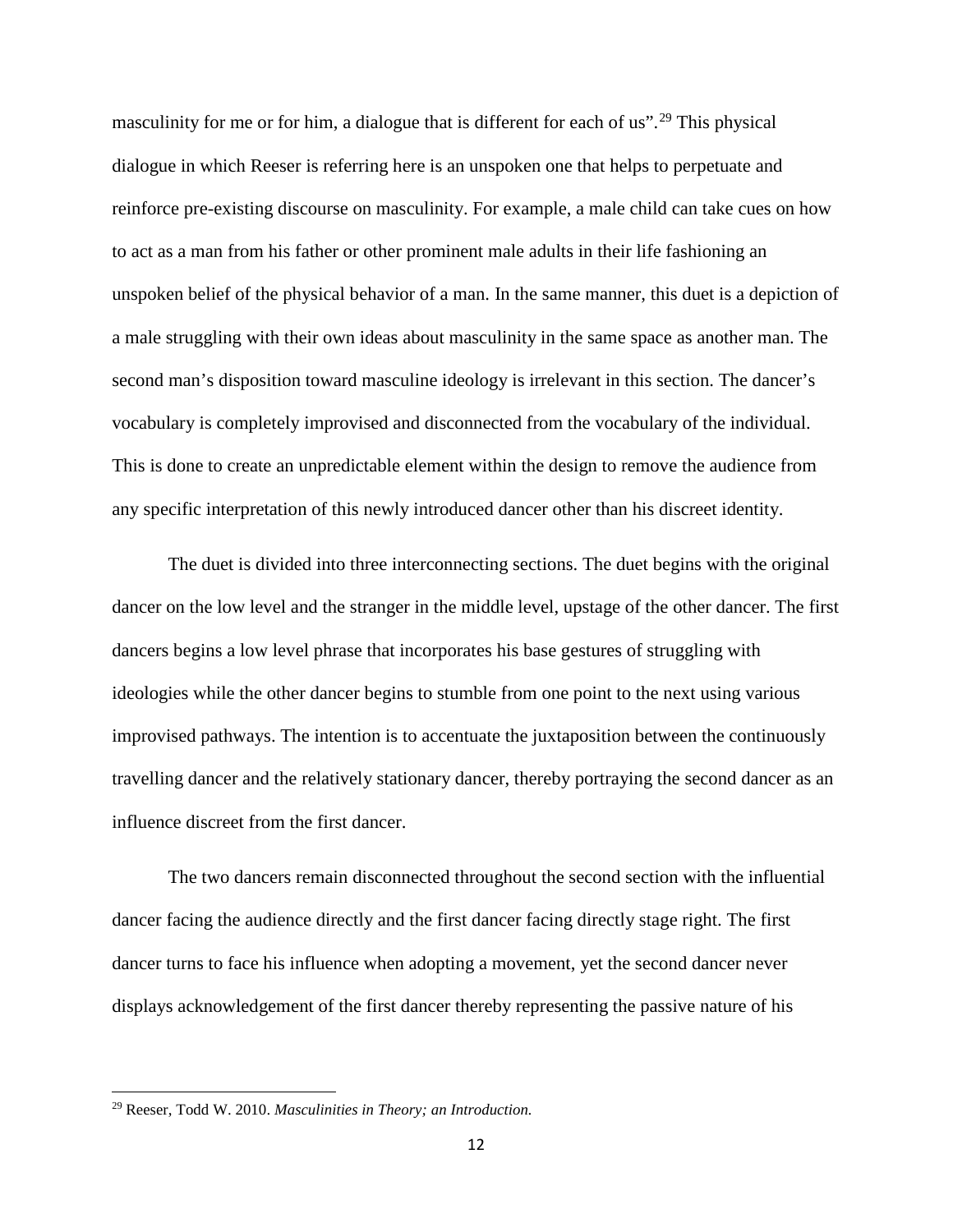influence. His influence is meant to be through his existence in the first dancer's awareness Thereby, conveying a relationship between masculine discourse and the individual through the individual's adoption of the other dancer's movement.

The moment of the discreet influence's awareness of the individual acts as a transition to the final section. This moment is characterized through the adoption of the individual's vocabulary by the influence. The two meet in a moment of shared acknowledgement and circle each other in confrontation. What follows is the change in influence from passive to direct manipulation. This is displayed through the direct reshaping of the individual dancer's body. This direct manipulation is the representation of the aggressive discursive tools used to inforce hegemonic ideologies, like homophobia, sexism and racism.<sup>[30](#page-14-0)</sup>

#### A Look Inside

The development of *A Look Inside* was hardly a linear process. In fact, I did not even understand what I was creating when I began working with the dancers. As I contemplated the information that I had gathered to aid in my creative process, the personal reflections and the explorative experiences, I began to find a direction for my creation. As the piece evolved I began to understand the story that I was trying to tell. I returned to Reeser's statements about "problem masculinities" such as the criminal, violent and sexualized masculinity attributed to African American men.<sup>[31](#page-14-1)</sup> I reflected further upon the implications of my own sexual orientation to my manhood within both the African American community and the broader community of human beings. Additionally, just as homophobia is used to disguise fear of not acting like a man,  $32$  I believe that the use of hegemony to maintain social order is meant to control the 'other' and how

<span id="page-14-0"></span><sup>30</sup>Reeser, Todd W. 2010. *Masculinities in Theory; an Introduction.*

<span id="page-14-1"></span><sup>31</sup> Reeser, Todd W. 2010. *Masculinities in Theory; an Introduction.*

<span id="page-14-2"></span><sup>&</sup>lt;sup>32</sup> Bucher, Jacob. 2014. ""But He Can't Be Gay": The Relationship Between Masculity and Homophobia in Father-Son Relationships." *The Journal of Men's Studies* 222-237.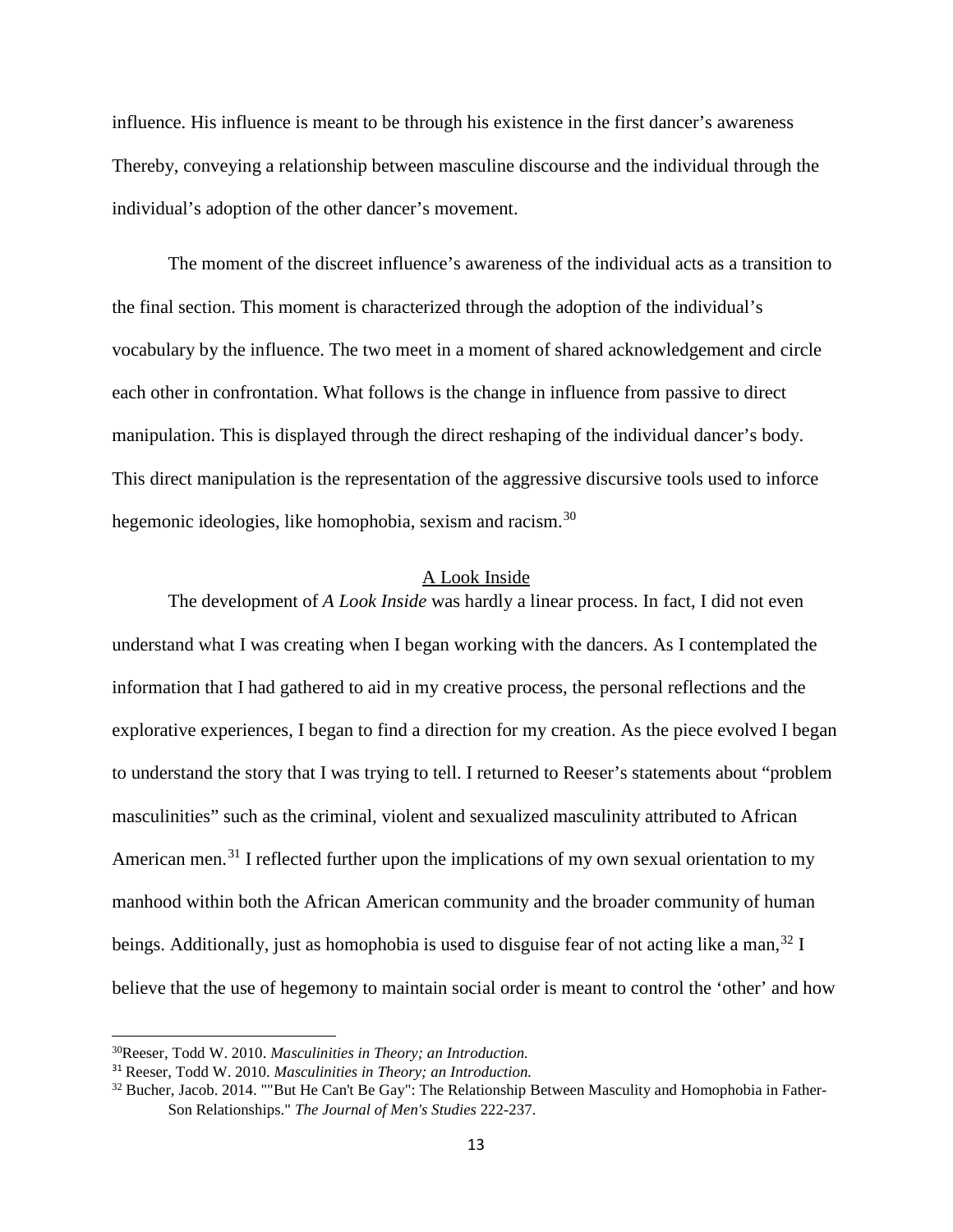they are perceived. *A Look Inside* is an acknowledgement of the devices used to maintain control as well as a display of courage in the face of the desire to bring order to the 'other' by rejecting and suppressing their appearance.

#### Masculine Hegemony and "The Other"

Had my journey of inner destruction been an isolated anomaly in an otherwise flawless social order, there would be no reason to criticize or test the collective social understanding and support of normalized masculine ideologies. The elements of my journey are hardly isolated, nor are they an anomaly among American males. In fact, adhering to a normalized construct like masculinity affects the wellbeing of more than just males. "Men and woman, straight, gay, or lesbians, as well as intersex and transsexual people, all suffer as a result of limited, normative definitions of masculinity".<sup>[33](#page-15-0)</sup> As the dominant means of social regulation, masculine ideologies are used to reject and vilify "the other"<sup>34</sup>. Social regulation aids in defining normative masculinity by requiring the identification of the "other" as a means to establish what unacceptable expressions of masculinity are. Reeser explained this round about process of establishing normativity. "Because masculinity can often function as an invisible norm, it might be harder to locate normalized masculinity in a given discourse than to locate same-sex male sexuality or other "problem" masculinities, such as criminal, violent, or sexualized African American masculinity and effeminate or "castrated" Jewish or Asian masculinity".<sup>2</sup> By identifying these more visible structures of masculinity and distinguishing them as opposing the norm, a system of power is created to control gender discourse<sup>[35,](#page-15-2)[36](#page-15-3),[37](#page-15-4)</sup> through shame,

<span id="page-15-0"></span><sup>33</sup> Burt, R. (2009). The Performance of Unmarked Masculinity. In J. Fisher, & S. Anthony, *When Men Dance*

<span id="page-15-1"></span><sup>34</sup> Reeser, T. W. (2010). *Masculinities in Theory; an Introduction.* Chichester, West Sussex, United Kingdom: John Wiley & Sons Ltd.

<span id="page-15-2"></span><sup>35</sup> Gard, M. (2008). *Men Who Dance.* New York, NY: Peter Lang Publishing, Inc.

<span id="page-15-3"></span><sup>36</sup> Risner, Doug. 2009. "What We Know About Boys Who Dance." In *Men Who Dance*

<span id="page-15-4"></span><sup>37</sup> Reeser, T. W. (2010). *Masculinities in Theory; an Introduction*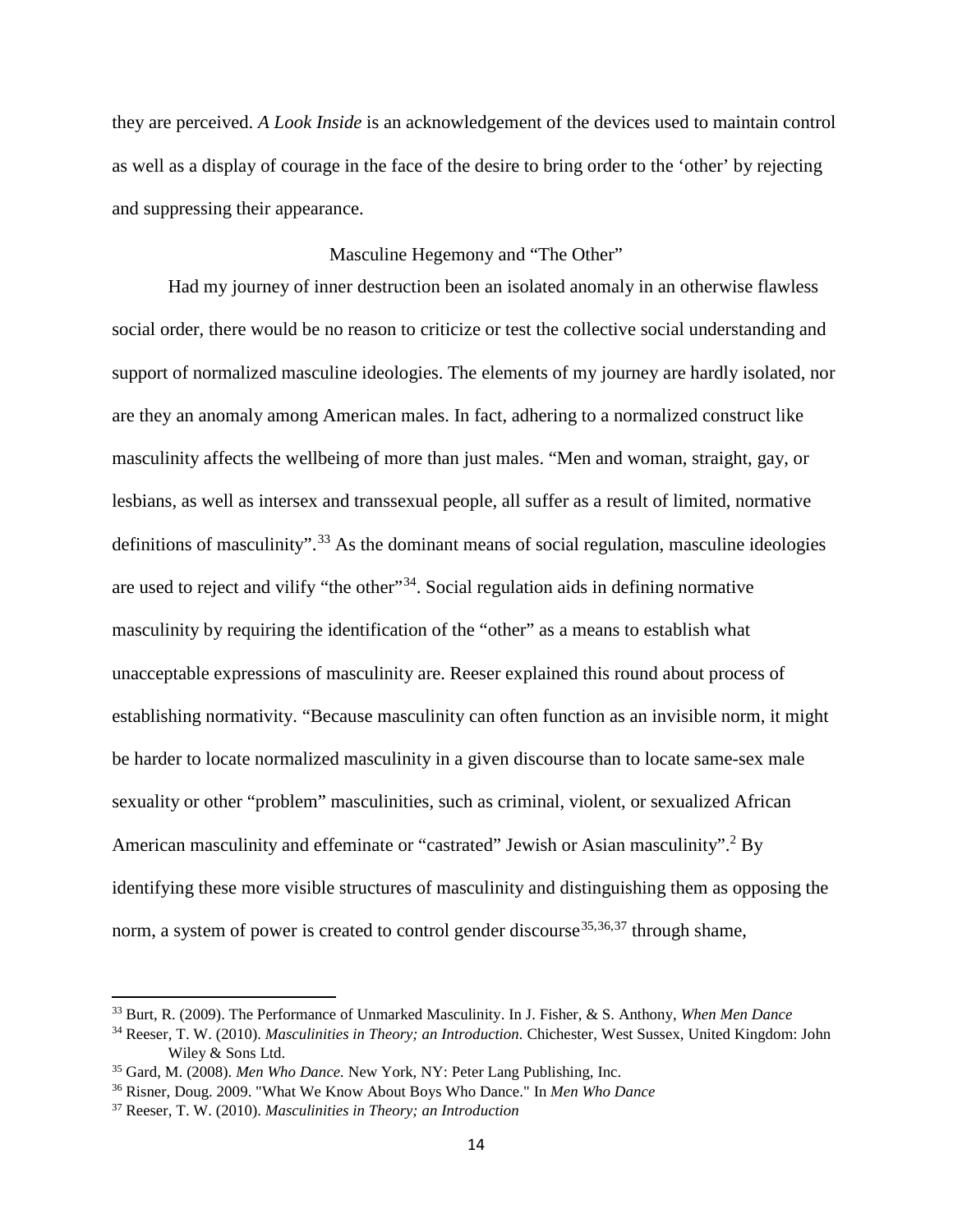intimidation, abuse and reeducation. Therefore, efforts to confront these normative ideas of "acceptable" masculinity have ethical value.<sup>[38](#page-16-0)</sup>

When addressing the damaging nature of normative masculinity, it is necessary to examine and understand the ideology which encourages exclusion. As the driving force behind the open social rejection of troubled and alternative masculinities, hegemony is employed to validate the normative masculine ideology. "Hegemony is about the 'winning and holding of power' and having the ability to dictate the terms in which events are understood so that they appear 'natural' and 'normal'".[39](#page-16-1) The masculine hegemony asserts its influence as a means to dictate what is normal, good and acceptable. The prevailing hegemonic ideology concerning masculinity seeks to normalize and categorize expressions of the body. Limiting the variations of the male body and normalizing it, cultural discourses may better control how it is understood, thereby assigning preexistent meaning to signs of the body.[40](#page-16-2) This preexistent meaning manifests itself as a stereotype applied to all people within a given group. For example, a male that acts or dresses in a way that is typically considered feminine may be labeled homosexual as one of the markers of same-sex male sexuality has been identified as femininity in a male. This label will stand thanks to the hegemonic discourse which dictates the markers of a homosexual man, regardless of actual sexual orientation. Male dancers, for example, participate in a physical activity of expression, which has been considered feminine by many ideologies.<sup>[41](#page-16-3)</sup> Young boys who dance experience derision and homophobic abuse for their interest in dance, many of whom are not even old enough to have a developed sexual identity.<sup>[42](#page-16-4)</sup>

<span id="page-16-0"></span><sup>38</sup> Gard, M. (2008). *Men Who Dance.* New York, NY: Peter Lang Publishing, Inc.

<span id="page-16-1"></span><sup>&</sup>lt;sup>39</sup> Emslie, Carol, Damien Ridge, Sue Ziebland, and Kate Hunt. 2006. "Men's accounts of Depression: Reconstructing or Resisting hegemonic masculitiy?" *Social Science and Medicine* 2246-2257.

<span id="page-16-2"></span><sup>40</sup> Reeser, T. W. (2010). *Masculinities in Theory; an Introduction*

<span id="page-16-3"></span><sup>41</sup> Gard, M. (2008). *Men Who Dance.* New York, NY: Peter Lang Publishing, Inc.

<span id="page-16-4"></span><sup>42</sup> Risner, Doug. 2009. "What We Know About Boys Who Dance." In *Men Who Dance*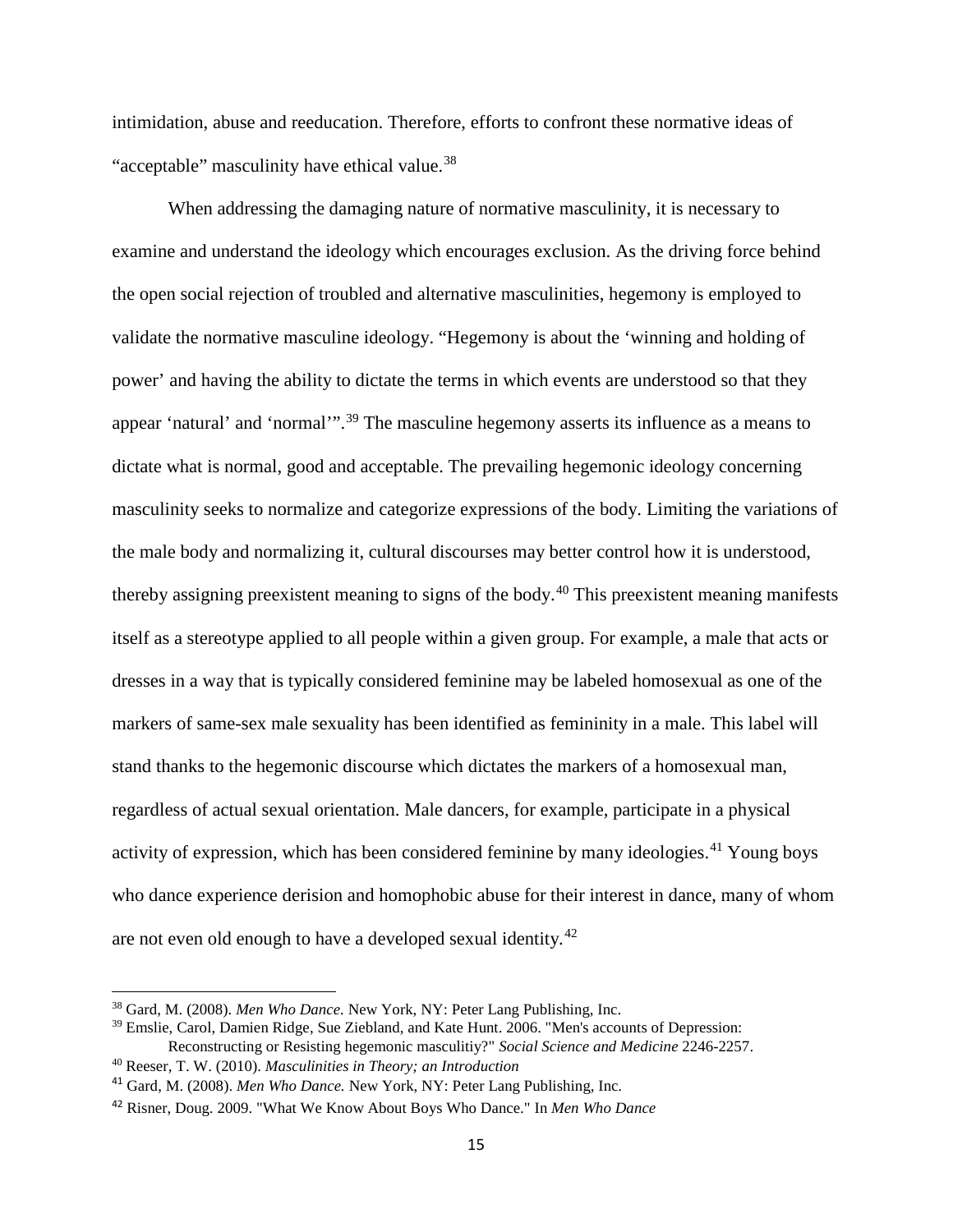With regards to homosexuality, the mechanism through which hegemonic ideology is employed to divert from alternative masculinities is the practice of homophobia. Jacob Bucher describes the practice of homophobia as fulfilling the major purpose of abusively enforcing an acceptable heterosexual masculinity. Bucher asserts that homophobia is "more about a fear of not acting like a man than it is about a fear of liking men. [Just] as heterosexuality is part of 'being a man', so too is denying the masculinity of gay men".[43](#page-17-0) Thus, same-sex male sexuality is labeled as lacking the masculine gender expression. Therefore those that bear indication within their body and behavior of homosexuality become vulnerable to abuse by those who exhibit hegemonic gender expressions. Furthermore, the acceptance, perpetuation and encouragement of this homophobic abuse by adult males creates an example for young boys and has a firm hand in shaping the masculine identities of both gay and straight men.<sup>[44](#page-17-1)</sup> This abuse marks some men as culturally subordinate, expelling them from the 'circle of legitimacy'. [45](#page-17-2) It is through the discursive practice of homophobia that young boys learn what a man is "supposed" to be; how the male body is supposed to present itself and utilize its strengths. Consequently, the same lesson is being forced upon those boys who exhibit the markers of homosexuality, teaching these developing males that their bodies are unacceptable and at best secondary to a more normative male expression.

Just as masculine ideology is used to assert regulations on variations in sexual masculinity, the hegemonic construct is also used for mediation of racial variations in masculinity. The current hegemonic construct of masculinity finds many of its origins in

<span id="page-17-0"></span><sup>43</sup> Bucher, Jacob. 2014. ""But He Can't Be Gay": The Relationship Between Masculity and Homophobia in Father-Son Relationships." *The Journal of Men's Studies* 222-237.

<span id="page-17-1"></span><sup>44</sup> Emslie et al. 2006. "Men's accounts of Depression: Reconstructing or Resisting hegemonic masculitiy?"

<span id="page-17-2"></span><sup>45</sup> Risner, Doug. 2009. "What We Know About Boys Who Dance." In *Men Who Dance*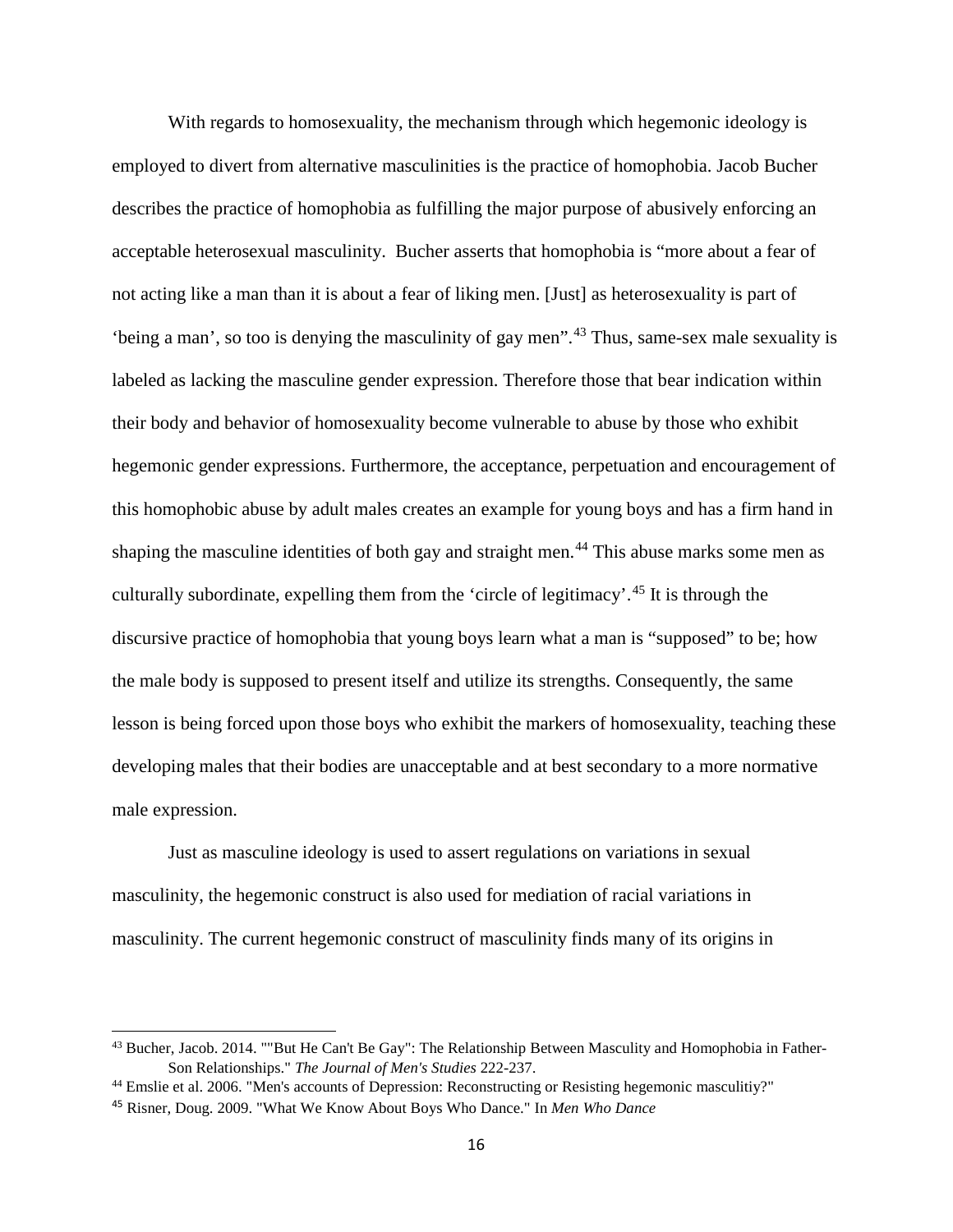European culture.[46](#page-18-0) When European explorers ventured out to foreign lands they encountered various cultures that held ideologies and practices that did not line up with their own. Thus, these cultures were labeled savages and forced into submission under the hegemony of the prevailing ideologies and practices,<sup>[47](#page-18-1)</sup> whose dominance was reinforced by the masculine ideals.<sup>[48](#page-18-2)</sup> This same sense of culturally hegemonic masculine ideals manifests today through racial unacceptance and domination. Reeser used the example of the "criminal, violent, or sexualized African American masculinity" to show the use of culturally dominating ideals and practices to control "problem" masculinities.<sup>[49](#page-18-3)</sup> "The criminal black male body can be arrested, incarcerated, and feared, leaving the white male body to discipline and control the other's fate".<sup>[50](#page-18-4)</sup> By treating African American masculinity in this way, Reeser expounded, the white male body within the nexus of hegemony is "constructed as not a problem", thereby remaining hidden from discourse as the "incarnation of the norm". Reeser's example of masculine hegemony creates the African American male body as subordinate to that of the Anglo-American male body. This ideological practice is the driving force behind institutionalized racial biases as well as unbalanced perceptions of hegemony within the African American community.

In the same way that the introduction of a foreign vine dominates and disrupts entire ecosystems, so does the imposition of external hegemonic constructs on an entire culture dominate and disrupt the practices of that culture. Within the African American community, for example, the prevailing masculine hegemony has labeled the African American male body as

*cultures in the United States.* New York: The McGraw-Hill Companies.

<span id="page-18-1"></span><span id="page-18-0"></span><sup>46</sup> Burt, Ramsay. 2007. *The Male Dancer: Bodies, Specticle, Sexualities.* 2nd. New York, New York: Boutledge. <sup>47</sup> Spring, Joel H. 2013. *Deculturalization and the struggle for equality: a brief history of the education of dominated* 

<span id="page-18-2"></span><sup>48</sup> Emslie et al. 2006. "Men's accounts of Depression: Reconstructing or Resisting hegemonic masculitiy?"

<span id="page-18-3"></span><sup>49</sup> Reeser, Todd W. 2010. *Masculinities in Theory; an Introduction*

<span id="page-18-4"></span><sup>50</sup> Spring, Joel H. 2013. *Deculturalization and the struggle for equality: a brief history of the education of dominated cultures in the United States.*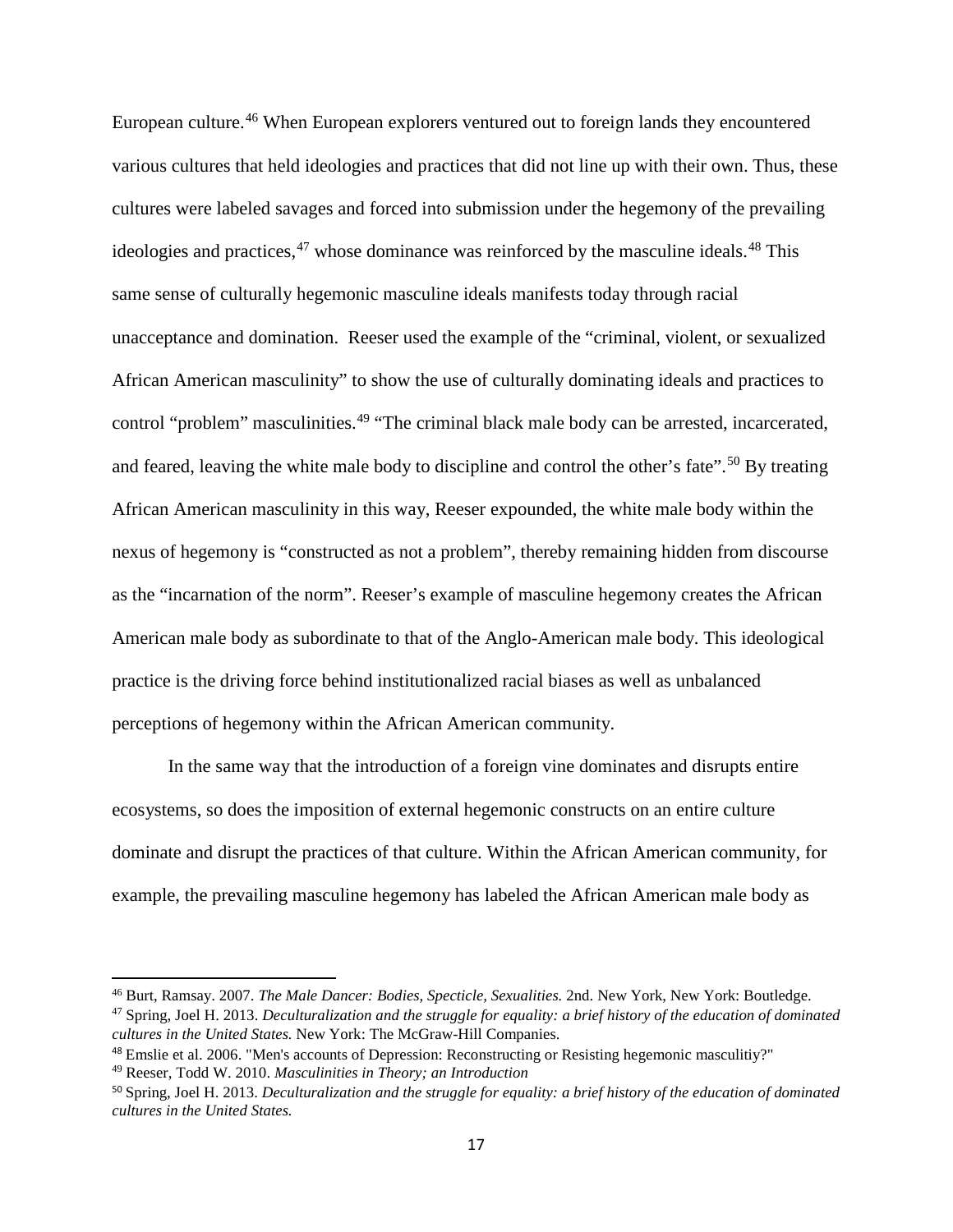unequal to the Anglo-American male body for generations. Such ideological practices have played a major role in masculine ideology among African American males, leading to repeated bodily practices within the culture to establish a dominant sense of "man-hood".<sup>[51](#page-19-0)</sup> James Doyle offered an example of such bodily practices in *The Male Experience*. "[Many] African American men – especially those in the lower socioeconomic groups – have learned to posture or pose themselves as if to tell everyone who sees them, 'Hey look at me, I'm somebody!' when the whole world seems to conspire to scream in their face 'You're a nobody!"".<sup>[52](#page-19-1)</sup> Generations of emasculating ideology and practices have conveyed the message of inequality based on a physical difference within the body. I believe this message has driven males to take on a posture, the appearance of power, to mask the sense of powerlessness felt in the face of such crippling rejection from the male population as a whole. This posture can portray aggression or considered indicative criminal behavior and resistance to the authorities that perpetuate the emasculating practices that fuel it.[53](#page-19-2) Consequently, these bodily practices feed into the perception of the "problem" African American masculinity, promoting its separation from and validation of the hegemonic norm. Furthermore, the African American ideology of masculinity has historically employed homophobia as a means to dissuade young African American males from embodying any alternative masculine practices. World renowned choreographer and performer, Bill T. Jones, reflected on the nature of this tool for masculine construction in his autobiography *Last Night on Earth*. "I took a deep breath and volunteered that it was particularly hard for me to come out because blacks saw being gay as – and I chose my words very carefully – 'the ultimate

<span id="page-19-0"></span><sup>51</sup> Reeser, Todd W. 2010. *Masculinities in Theory; an Introduction.*

<span id="page-19-1"></span><sup>52</sup> Doyle, James A. 1995. *The Male Experience.* 3rd. Edited by Michael Lang. Dubuque, Iowa: Wm. C. Brown Communications Inc.

<span id="page-19-2"></span><sup>53</sup> Reeser, Todd W. 2010. *Masculinities in Theory; an Introduction.*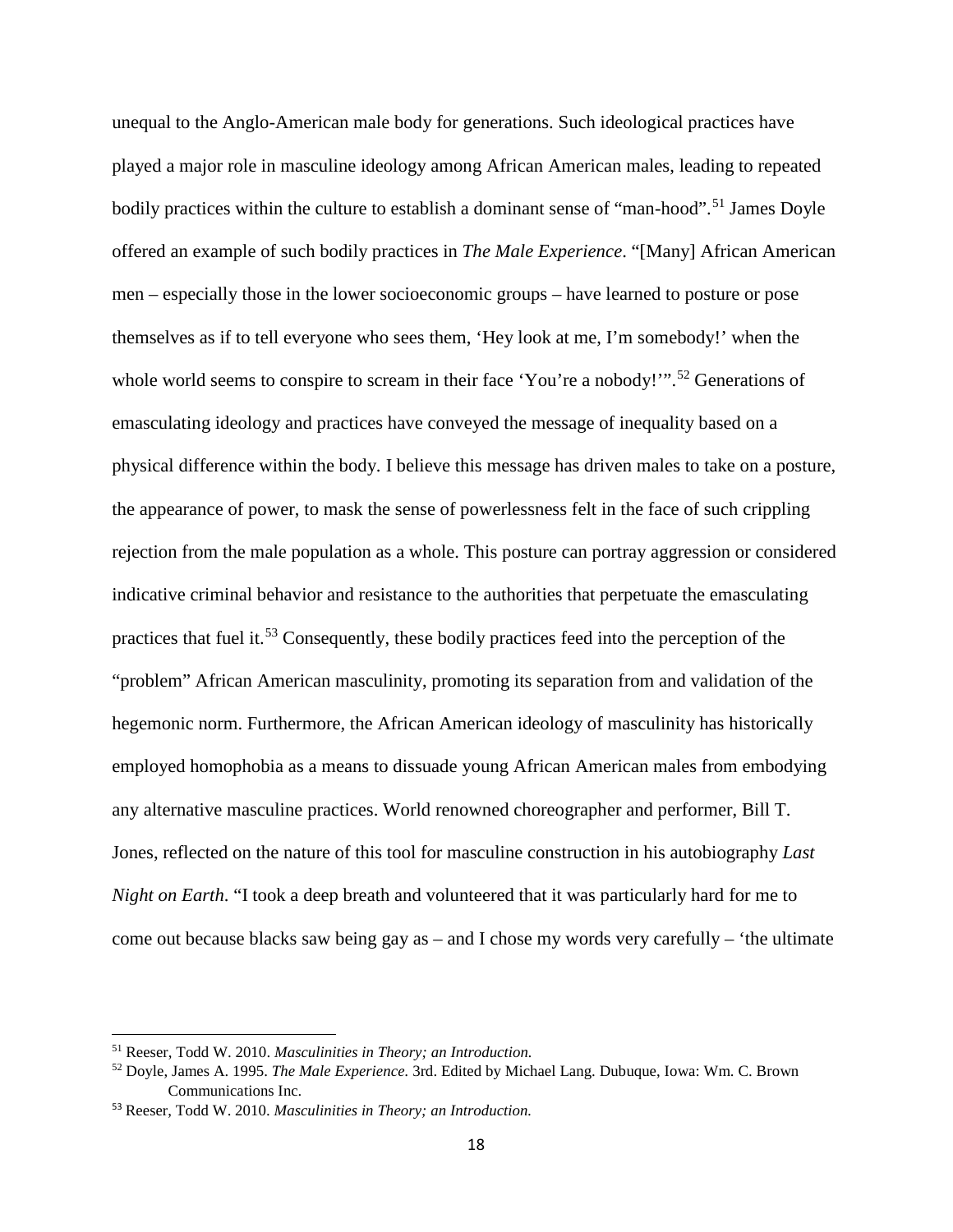emasculation of the black man".<sup>[54](#page-20-0)</sup> The system of hegemony that devalues the masculinity of African American males as subordinate and delinquent also rejects the alternate masculinity of homosexual males. Therefore, within the already emasculated and oppressed population of African American males, homosexuality can be considered unacceptable and the African American body that expresses this identity can be considered unworthy to be called masculine. Thus, it is clear that masculine hegemony is a destructive force that consumes deviations in its wake.

#### Analysis

*A Look Inside* begins with a solo danced to poetry. The dancers are divided into two separate sets; a quartet and an individual. The quartet is intended to represent a constrained set; both a group representing society or social hegemony and a group representing the internal ideologies accepted by the individual. The interaction between the individual and the quartet is one of rejection in the poetry section. The poetry provides a sense of grappling with personal identity. The rejection of the quartet is shown by their movement to change facing away from the individual when the question "Who am I?" is asked. Each dancer in the quartet has a particular bodily shape that is angular in nature and is connected to one another via thick black straps. These elements serve as a display of the rigidity and restrictiveness of the quartet. When the quartet moves to change their facing away from the individual, they move with small bound steps. In doing so they display a greater sense of their constrained nature. The poem goes on to contemplate differences between the individual and those around them. The reflection progresses into a declaration of who the individual is not. By the end of this text, the gestural vocabulary of the individual has been established. Enter the quartet. This entrance into the conversation

<span id="page-20-0"></span><sup>54</sup> Jones, Bill T. 1995. *Last Night on Earth.* New York: Pantheon Books.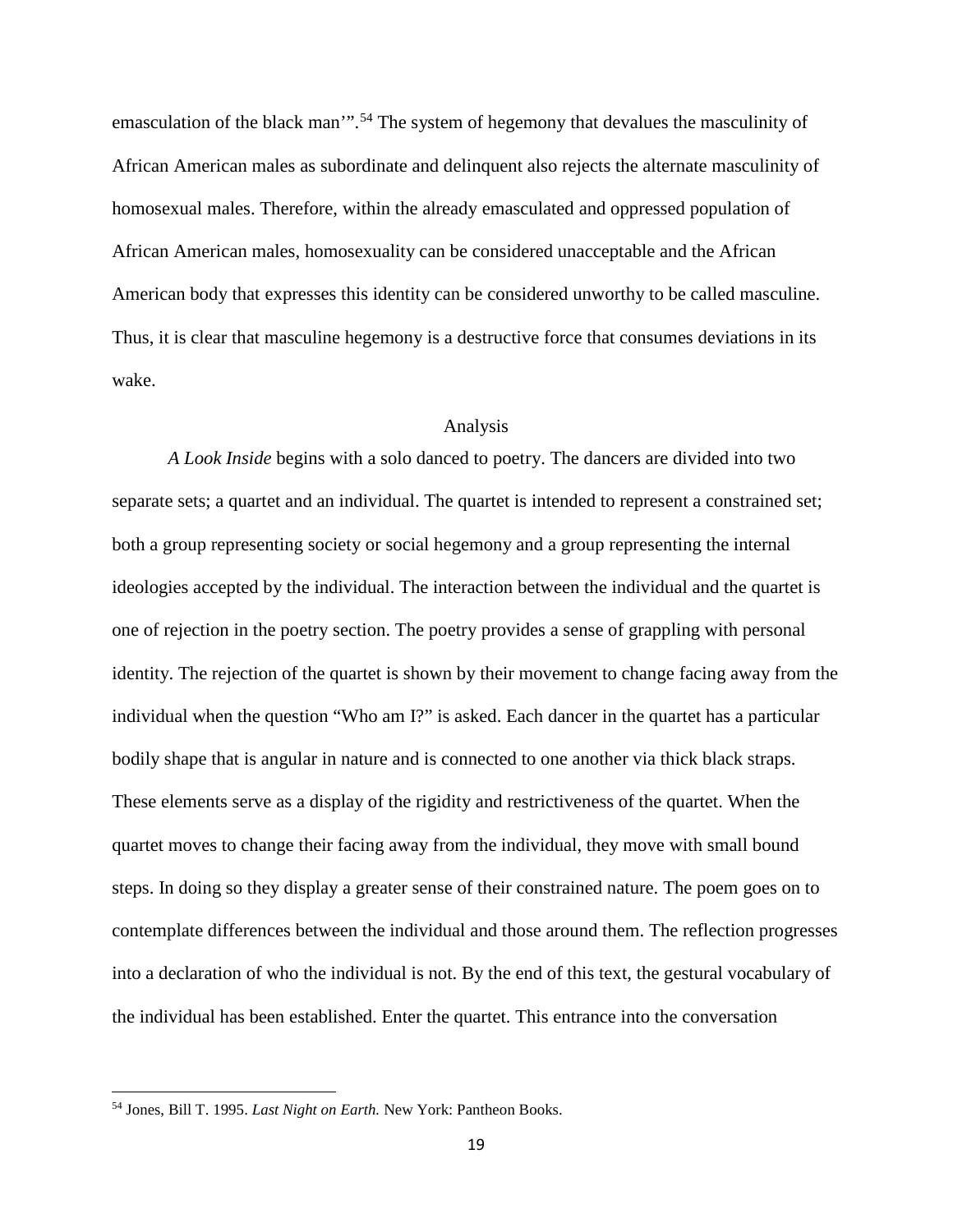displays the gestural vocabulary of the group meant to represent social influence. These gestures contrast one another in diversity and movement elements.

The vocabulary of the quartet displays a sense of constraint through spoke-like directional movement, or movement that pierces outward in a direct and linear manner. Their movement is quick and cycles through a handful of repeated phrases and shapes. These types of movements were chosen for various reasons. Since my inspirational guidance was that of masculinity, the vocabulary consists of movements that would be characteristic of socially understood masculinity. Sustained, light and indirect movements were avoided as the softer appearance can be characteristic of feminine qualities. The diversity of the movement vocabulary was limited in order to represent the limited emotional vocabulary offered to men in our current social discourse.<sup>[55](#page-21-0)</sup> Even when traveling, their movements are constricted. Three separate times within the piece the group moves through the space using a bound and direct side step. This mode of travel portrays a clear insencerity in approach. The heart of the group is not open to those they approach the individual.

All of the group movement factors are contrasted by the individual, whose movements were derived from the larger group's movement vocabulary. However, the movement of the individual is further developed to offer more complexity. This movement set is characterized by moments of free flow curve-like directional movmements through both near and far reach space. Though this individual's vocabulary is still limited and repeated throughout the piece, the difference between it and that of the group's is meant to be distinguishable. As the individual travels through the space, their movement is intentional and unique.

<span id="page-21-0"></span><sup>55</sup> Whittle, Erin Louise, Andrea Susan Fogarty, Siena Tugendrajch, Michael J Player, Helen Cristiansen, Kay Wilhelm, Dusan Hadzi-Pavlovic, and Judith Proudfoot. 2015. "Men, Depression, and Coping: Are We on the Right Path?" *Psychology of Men & Masculinity.* http://dx.doi.org/10.1037/a0039024.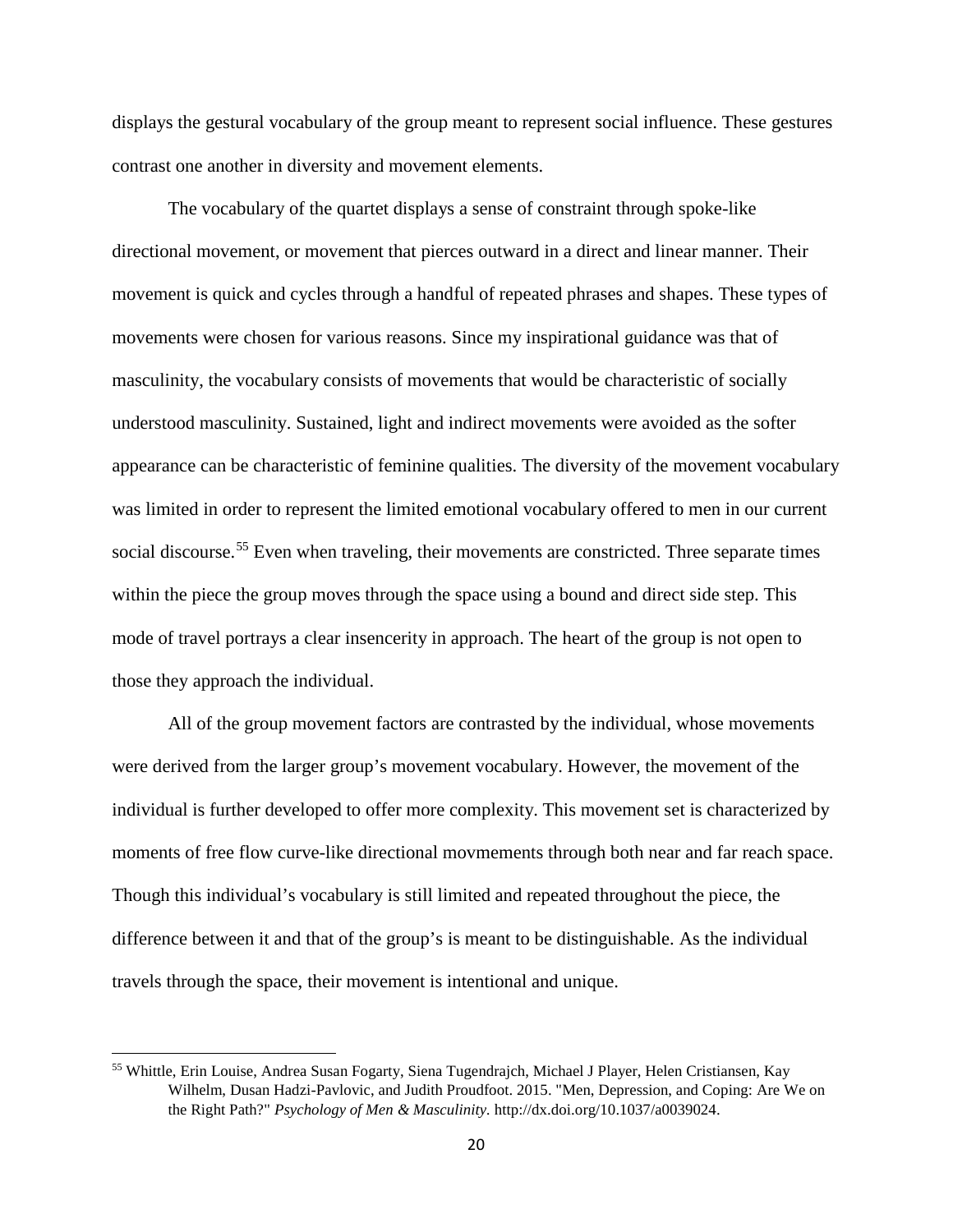This piece taken as a whole is meant to display a relationship blended with a story. The relationship between the quartet and the individual is interchange between a micro display and a macro display. The micro display shows an internal struggle between the true self and the self that social regulation dictates "should" exist. Although the group is meant to be one entity, it is split into multiple elements in order to show the self through multiple voices. Each of these voices are constrained and can connect to the true self in one way or another. Some connections seem positive and mutual while others appear hostile, controlling and rejecting. Ultimately, all of the parts of the quartet are to keep the individual in line.

As the story progresses, the individual is repeatedly drawn into and breaking away from the quartet. The first moment that the individual is drawn into the quartet is a moment of submission after expressing their separation as an individual. The individual enters into a pose before the quartet approaches the dancer for the first time. One dancer from the quartet breaks away from the group and "corrects" the pose that the individual has chosen. This correction is met with an inspection of the individual by the entire group. The individual then falls into the group. From this point, the nature of the individual's interactions with the each aspect of the constrained group is displayed.

A conscious decision was made to avoid a defined identity to the different aspects of the quartet. This decision allows for an open interpretation of the aspects by the viewer, allowing for this piece to speak to social ideologies that parallel masculinity.

There are moments during this section in which the aspects of the quartet and the individual share movement. This is meant to display the idea that all humans participating in any society share common attributes at their core. However, as the design is meant to display,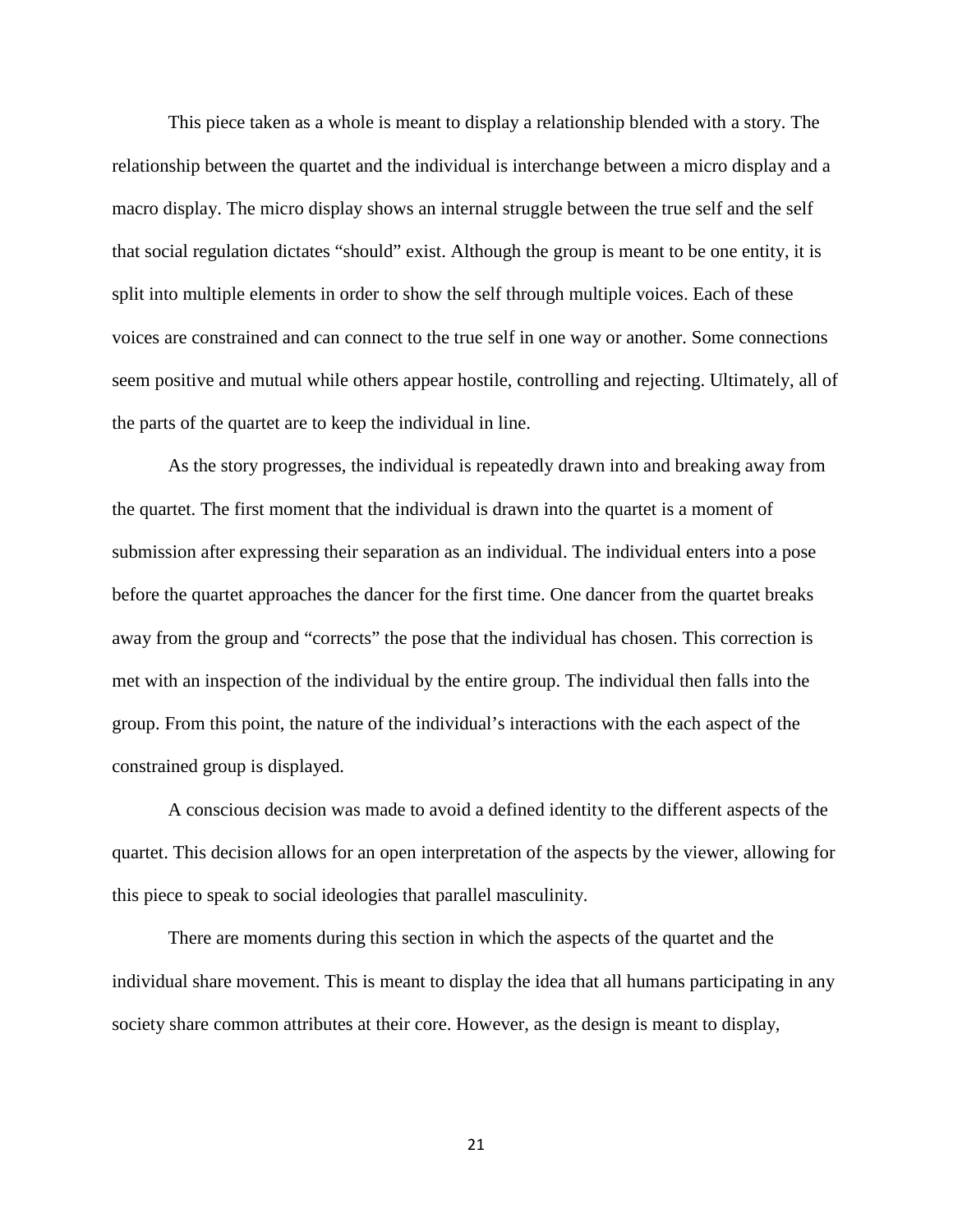rejection comes with the expression of uniqueness and deviation from the requirements for acceptance within ideological systems ruled by hegemony.

After the rejection of the individual by all aspects of the quartet, the members of the quartet order the individual, through a pointing gesture, to a specific spot. This moment is intended as a display of hegemony ordering the individual to an acceptable position. In other words, the individual is told to "fall in line". Once in place, the quartet begins a gestural phrase on the low level that is a variation on their established gestural vocabulary. The individual, however, does not join in with the majority of this vocabulary because of their inherent individual expression.

The quartet initially performs this phrase in unison. The unison breaks into a simultaneous canon of the same gestural phrase when the individual breaks away from the quartet, representing a disruption in social order as the individual rejects their required position with the hegemonic structure. The individual returns to a variation of their established vocabulary, thereby regaining power as an individual.

The quartet returns to a place of order as a member leaves the group to confront the individual. The confronting dancer enters into a movement exchange with the individual which concludes with no clear resolution. The individual transitions to a movement phrase that adopts and transforms the vocabulary of the quartet – characterized by a quicker tempo, new rhythm and a smoother, free flowing quality. The movement within this new phrase is strong so as to convey an expression of frustration within the individual. The remaining three of the quartet make movements to isolate the individual from the influenced member. The attempt at isolation begins the series of direct confrontations between the individual and the quartet. After observing and being influenced by the individual, the affected member moves to a position upstage of the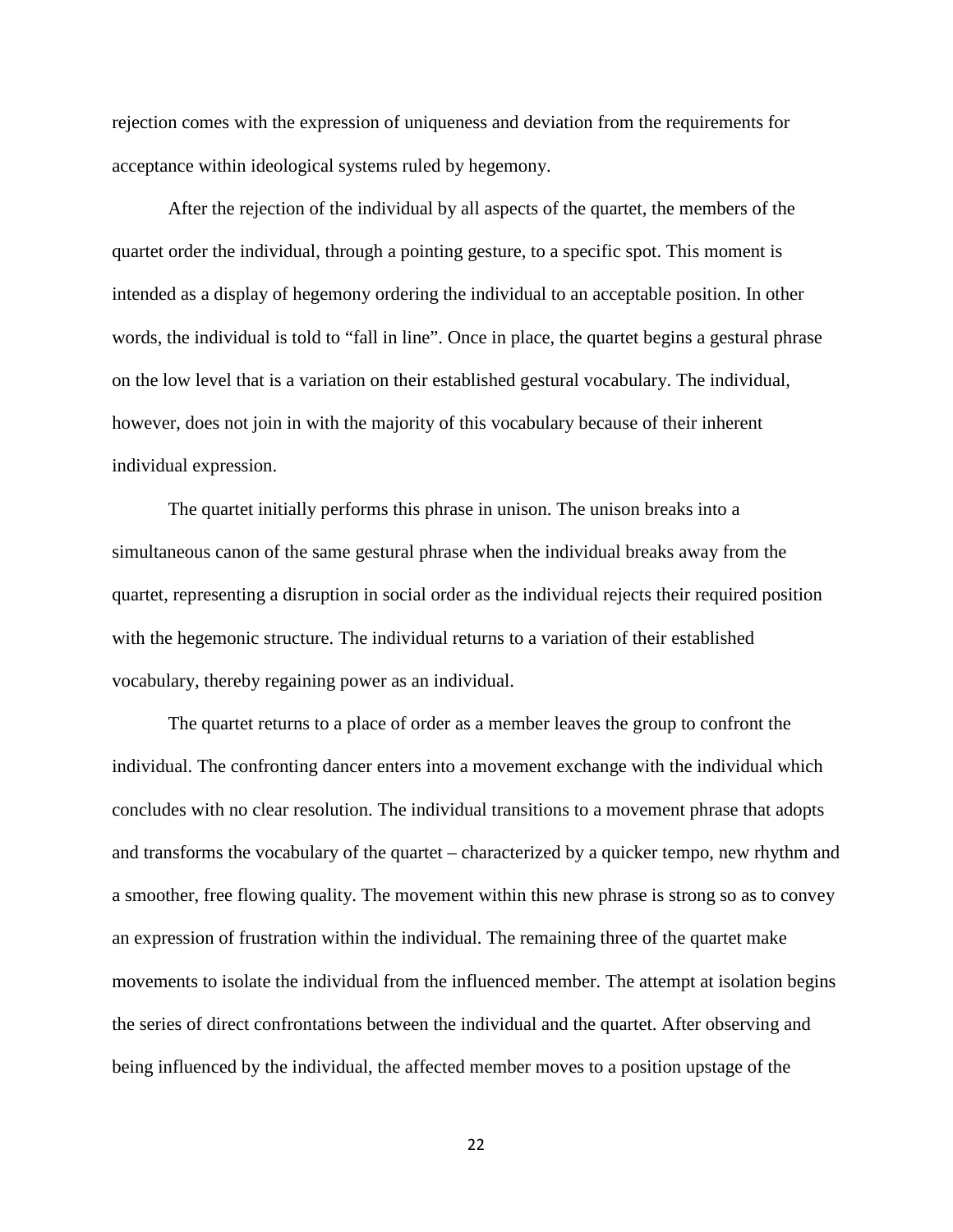individual and begins to adopt the same vocabulary. The separation of the two dancers in this moment between upstage and downstage is important in establishing the feeling of disconnect between the two despite the adoption of shared movement. A portion of the new phrase adopted by the individual is repeated twice and a simple cannon was used to portray a sense of similarity between the influenced dancer and the individual. The influenced dancer begins the phrase section when the individual begins the repetition. This shared frustration is motivated by the influenced dancer's frustration with the movement of the trio to isolate the two dancers. The individual becomes aware of this shared movement and approaches the influenced member to reach out. This action is ultimately rejected and the influenced member returns to the group.

The climax in the exchange between the quartet and the individual is represented by a simple level change. The individual is laying on the low level while the quartet is in a position of power, standing over the individual. At this moment, the individual begins the simple action of standing up as the quartet "slinks" down to the low level. The individual standing over the quartet conveys a picture of power in the favor of the individual. This shift of power is short and simple with no discernable motivation other than the individual's choice to stand thereby indicating the beginning of a shift in power. The individual begins a new phrase that is clear, free flowing and direct, blending established vocabulary. This movement quality was chosen to depict a simple declaration but not of anger and not rushed. This physical declaration is echoed in the spoken text after the music fades which states "I am who I am". The quartet is dispersed and the individual remains alone. This is a moment of victory as it portrays the individual free of the damaging social influences with which they struggled. This final moment is a representation of the struggle to take ownership of personal identity. Any human raised in the midst of society is subject to the ideologies that are taught through discourse and practice. In many instances,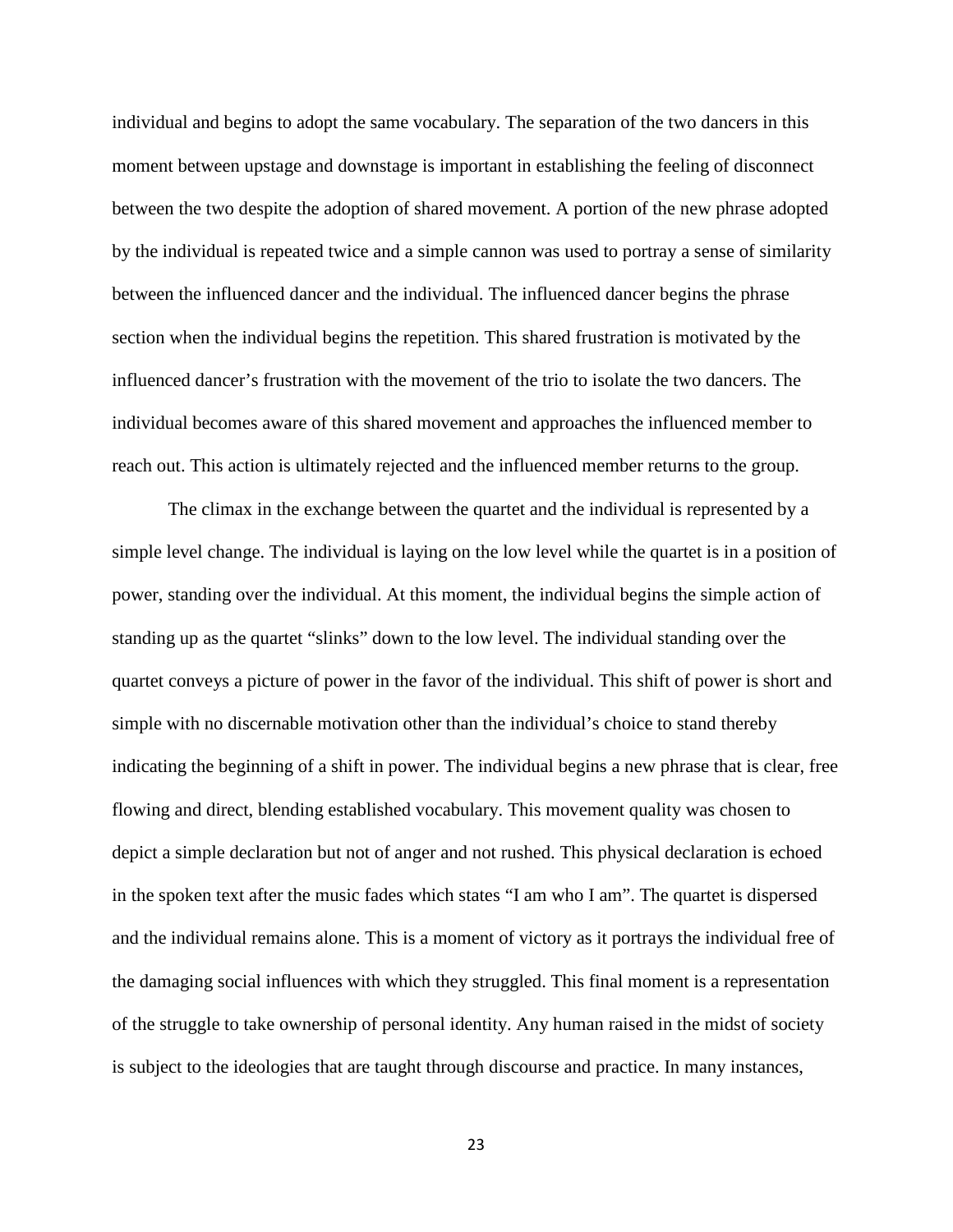such as with masculine ideologies, an individual's identity may be in opposition to these ideologies in some way. There is a choice to make in the face of this opposition with many potential paths to follow.

*A Look Inside* offers two potential paths from which an individual can choose. One path is concession and conformity. These established ideologies that tells a person what they should be is the ruler of that path. Once that path is walked there is only an unending struggle awaiting those who wish to leave. Power is never advocated lightly. Hegemonic systems will continue in their way and use their power to subdue those amongst their ranks seeking to become free.

The second path may be best understood through the reflections of Boethius in "The Consolation of Philosophy". Within this writing, the apparition named Philosophy maintains,

Why then do mortal men seek happiness outside yourselves, when it lies within you? You are led astray by error and ignorance… If I ask you whether there is anything more precious to you than your own self, you will say no. So if you are in possession of yourself you will possess something you would never wish to lose and something Fortune could never take away.[56](#page-25-0)

Although Philosophy is commenting on human happiness, I believe that there are very important parallels to this truth when considering a personal identity that is in opposition to societal expectations. If we can consider hegemonic ideology a belief system that paves a road to some form of acceptance, it can be argued that seeking acceptance by following this path is indicative of a need for external acceptance. Furthermore, if we consider external acceptance an object of value to be given, then we can conclude that it may also be taken away. In terms of masculinity, adherence to hegemonic structures gives the ideologies of masculinity the power to dictate whether someone's bodily expression is acceptable. Along with this power comes the power of the same ideologies to deem that same expression unacceptable. On the contrary, when an individual decides to take ownership over their own identity, they are finding their acceptance

<span id="page-25-0"></span><sup>56</sup> Boethius. 1969, 1999. *Boethius: The Consolation of Philosophy.* London: Penguin Classics.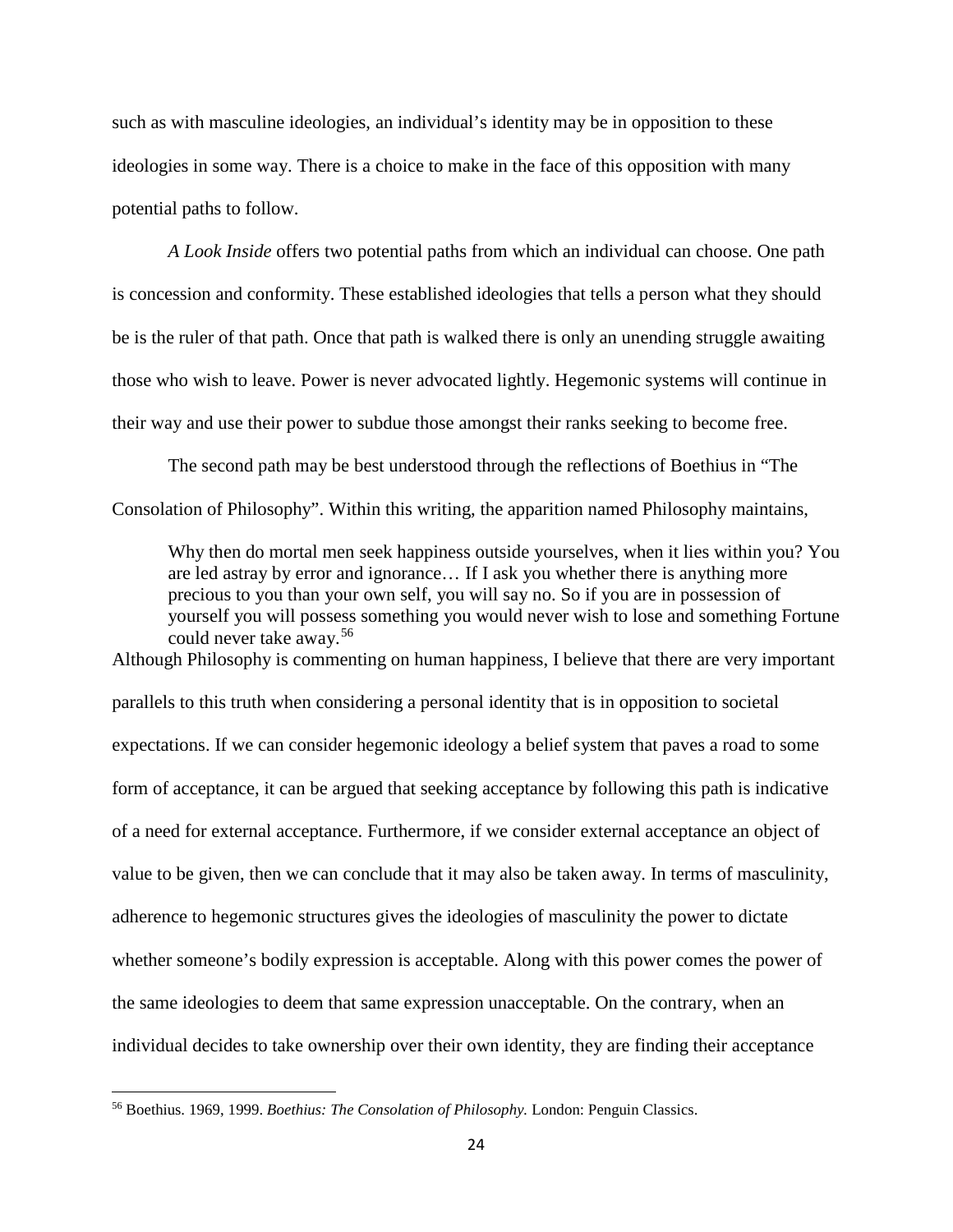within themselves.<sup>[57](#page-26-0)</sup> Despite the opposition by ruling ideologies, their sense of who they are cannot be taken away; only abdicated by choice.

#### Breakthrough

#### Challenging the Paradigm

The paradigm of masculine hegemony is outdated at its best and severely detrimental to individuals and societies at its worst. From this paradigm alone we derive notions about gender such as what type of man is acceptable, what race or cultural background is superior, what sexuality is acceptable, how women should behave, and what activities are acceptable for men. Both men and women suffer from these narrow notions because these notions not only determine who can dance, but they also create clear boundaries on how each of the sexes are allowed to dance.[58](#page-26-1) To bar males from artistry and expression is to adhere to the traditional values of masculinity that encourage emotional detachment, feigned bravado, feigned self-confidence, suppression of feelings and a sense of dominance<sup>[59](#page-26-2)</sup> thereby diminishing all human experience. Thus, it is of the utmost importance that the dance community engage in challenging these notions and limitations from an embodied perspective because all of human experience in the world, including experiences with masculine hegemony, occur within the body.<sup>[60](#page-26-3)</sup> Hence, Ramsay Burt (2009) admonished the community against ignoring these issues. "[If we] ignore important issues of sexual orientation, gender identity, and homophobic attitudes, [we] will be pragmatic and shortsighted, forfeiting vast opportunities for educating the dance profession and our highly confused culture about its sexuality and discrimination".<sup>[61](#page-26-4)</sup>

<span id="page-26-0"></span> <sup>57</sup> Fisher, Jennifer, and Anthony Shay. 2009. *When Men Dance*

<span id="page-26-1"></span><sup>58</sup> Jennifer Fisher and Anthony Shay, eds. 2009. *When Men Dance.*

<span id="page-26-2"></span><sup>59</sup> Risner, Doug. 2009. "What We Know About Boys Who Dance." In *Men Who Dance*

<span id="page-26-3"></span><sup>60</sup> Reeser, Todd W. 2010. *Masculinities in Theory; an Introduction.*

<span id="page-26-4"></span><sup>61</sup> Risner, Doug. 2009. "What We Know About Boys Who Dance." In *Men Who Dance*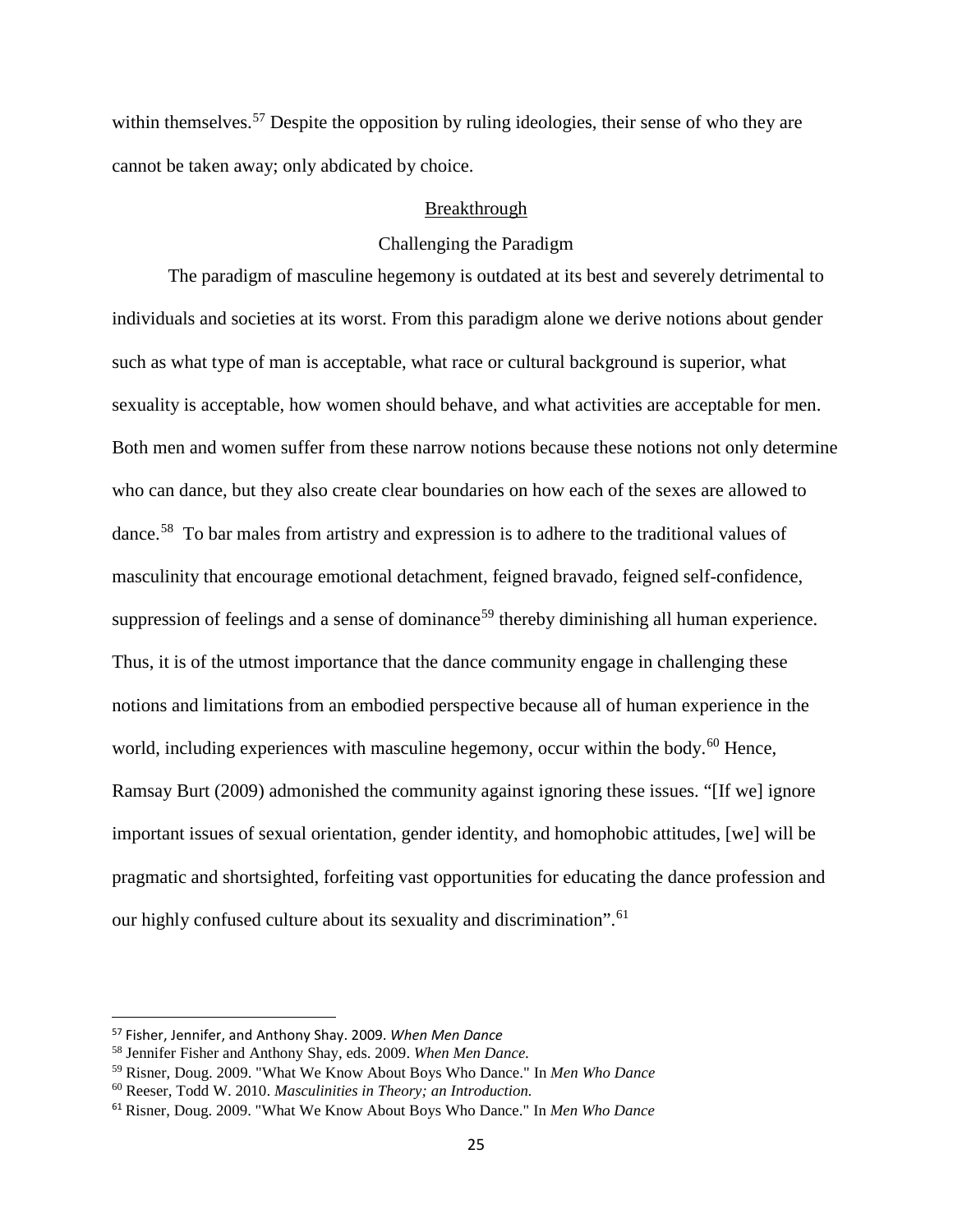Considering dance can act as an unspoken language of the body as well as masculine ideology's irrefutable connection to language, discourse and the body,<sup>[62](#page-27-0)</sup> it would be reasonable to believe that the discussion of masculinity and gender in general can be greatly influenced by this discipline. Both sexes have normative gender expectations held over their heads as the standard for behavior and appearance, however dance can become a means to expose these expectations and offer an alternative approach to the understanding of gender expression by encouraging personal awareness of and responsibility for the body. "One cannot refuse to perform the gender that is ascribed to [them], but as [they] can lay claim to [their] own body, [they] lay claim to the means through which [they] respond to and interpret this demand".<sup>[63](#page-27-1)</sup> As a construct that is so deeply embedded in our social order, there is little hope that ideals concerning gender and gender assignment can be fully eradicated. However, awareness of the body and the physical responses to perceived obligations and restrictions of a given gender can offer the opportunity to challenge these perceptions and create a unique, yet equally valid, expression of gender. Take of example a man who finds that he has a large capacity for nurturing care and empathy. He may realize that society's perspective of his masculine expression is less than acceptable for a man, due to the prevalence of these typically feminine traits.<sup>[64](#page-27-2)</sup> If this man takes ahold of his own characteristics in light of social expectations by exercising his nurturing care and empathy, I believe that these traits become a part of his male identity and thus a part of *his* masculine expression. In speaking of the demand for masculinity in male dancers, Michel Gervais stated, "I was still trying to discover myself, and as I became more comfortable in my skin, I became more masculine".<sup>[65](#page-27-3)</sup>

<span id="page-27-0"></span> <sup>62</sup> Reeser, Todd W. 2010. *Masculinities in Theory; an Introduction.*

<span id="page-27-1"></span><sup>63</sup> Risner, Doug. 2009. "What We Know About Boys Who Dance." In *Men Who Dance*

<span id="page-27-2"></span><sup>64</sup> Reeser, Todd W. 2010. *Masculinities in Theory; an Introduction.*

<span id="page-27-3"></span><sup>65</sup> Jennifer Fisher and Anthony Shay, eds. 2009. *When Men Dance.*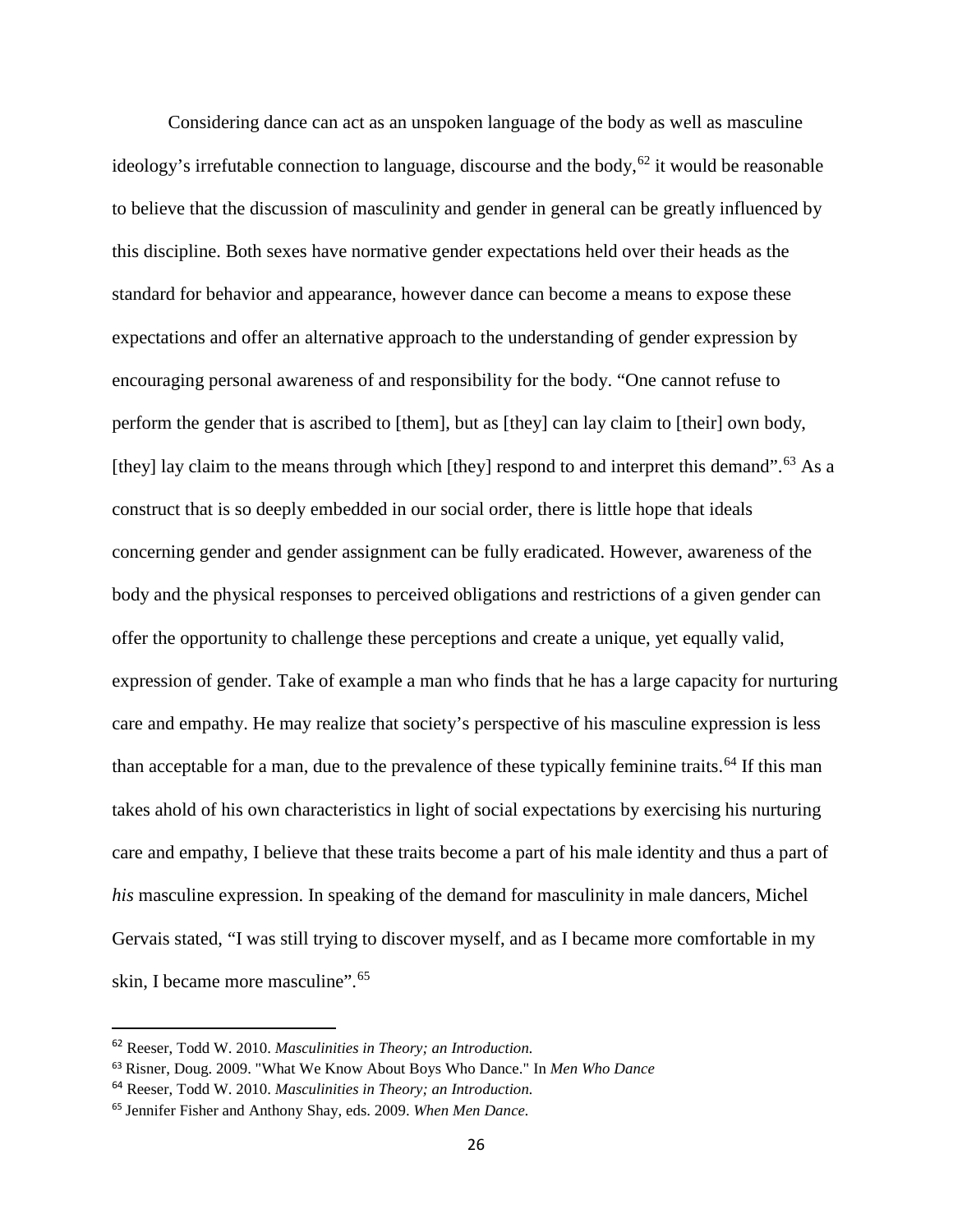#### Analysis

*Breakthrough* is best described by the three sections of the sound score; *Halfway out of the Dark* by The Poet & The Prophet (Appendix 1a), *The Cascades* by Fleet Foxes, and *The Incline* by The Poet & The Prophet (Appendix 1b). The sound score coupled with the design drive the meaning behind this section. As the score progresses from one piece to the next, the dancers move the area in which they move from upstage left to downstage right while maintaining their focus toward downstage right. Downstage right is meant as a representation of a destination in a journey. In context of Conversations, this the destination is a place of greater self-acceptance. In fact, the original name of this section was Journey to Acceptance. I chose the pathway of the piece to progress from upstage left to downstage right because traveling along the diagonals of the stage is indicative of a journey as it is the longest traveling pathway of the stage space. Furthermore, moving from stage left to stage right creates a sense of visual resistance from the audience perspective. Instead of focusing from left to right, the direction of eye motion that is common to the American eye as a result of our reading and writing pattern, the audience's focus is from right to left. These factors were utilized with the intent of conveying the sense of a difficult journey that requires determination to progress.

The first section of the score begins with the dancers in the upstage left corner of the stage and remains in this portion of the stage for the remainder of the section. All of the movement is characterized by a desire to move toward downstage right. All movement that draws the dancers toward the desired destination inevitable "hits a wall", the diagonal through center stage from upstage right to downstage left, and is drawn back away. With every draw back however, there is a renewed determination to move forward. The final shape of this section is constructed with all dancers except one still with their focus toward downstage right and a single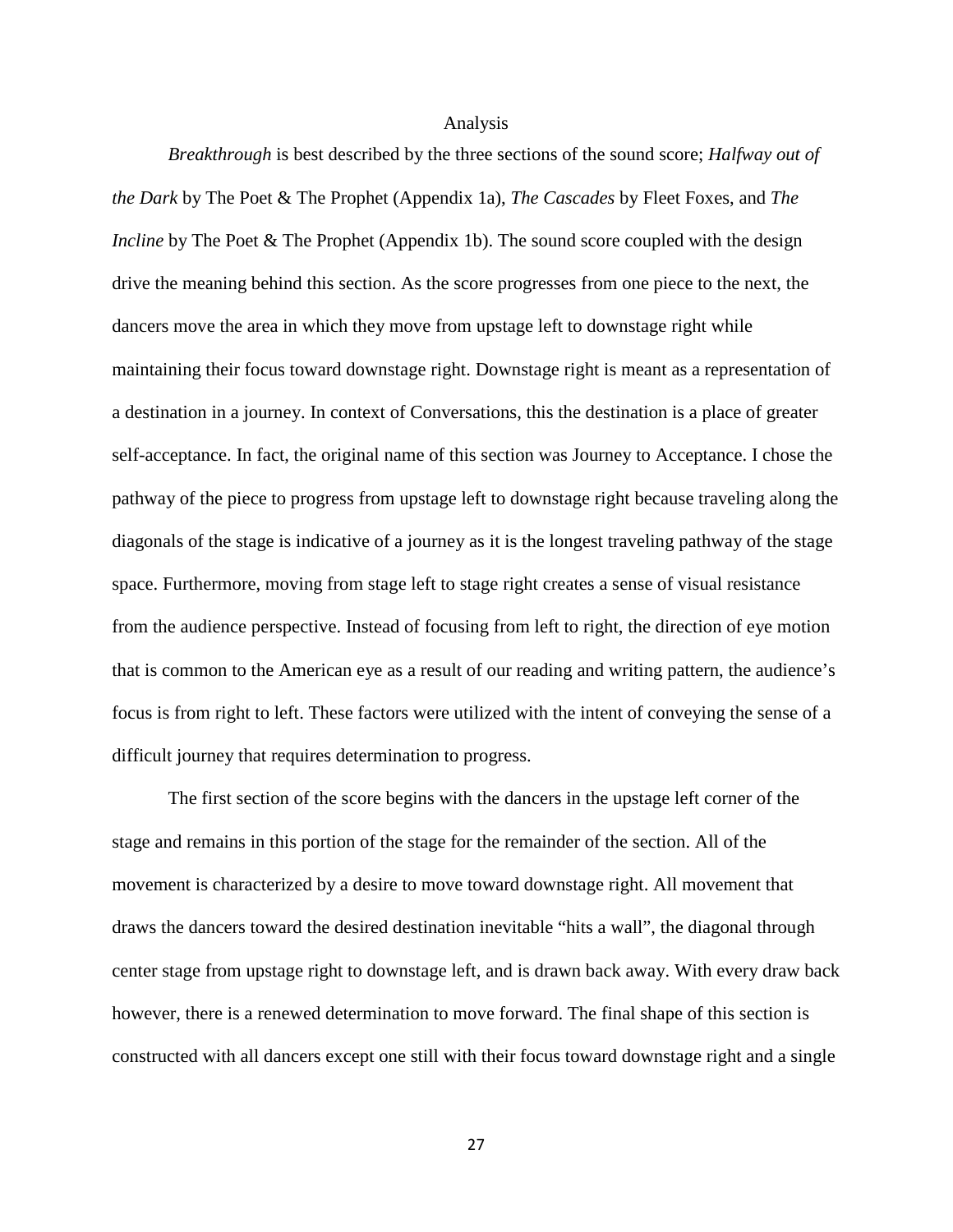arm pointed toward their destination. The one dancer stands at the front of the remaining dancer with a hand up as if against the barrier that is holding them from moving forward.

*Halfway out of the Dark* is a unique section from the rest of *Conversations* as a result of the predominance of certain relationship design elements. During creation, the movement vocabulary was created to be a direct translation of every word in the first couple of lines where each word had a corresponding gesture. As words were repeated the corresponding gesture was inserted into whatever shape the dancer was in at that moment in the phrase. Once the phrase was complete, the design became the most important focus – particularly the choice of placing the progression of the piece along the diagonal and the desire to convey a mixture of being drawn as well as pushing towards the downstage right corner. Many of the pathways take a dancer through clusters of dancers or a group of dancers through another group, always moving along the chosen diagonal, thereby convey a sense of coming out through something. Furthermore, the downstage right corner became the dancers' frontal focus instead of the audience, requiring that all of their movements be directed along that diagonal. Additionally, the element of the invisible barrier offers the imagination an option of an atmosphere to be manipulated that is affecting the progress forward. Since many of the gestures for this vocabulary can be described with actions such as pushing, separating and slicing the movements may be viewed as the efforts to manipulate the atmosphere around the dancers. Thus, a sense of exploration and effort is built within the journey toward their desired destination – self-acceptance.

*The Cascades* by Fleet Foxes is split into sections with a steady crescendo as the piece progresses to the climax. The dancer at the invisible barrier presses into it as the music begins and is forced to recoil, causing all dancers to recoil and recede back to upstage left. The dancer repeats the press and recoil. The dancers brush each foot behind them like a bull preparing to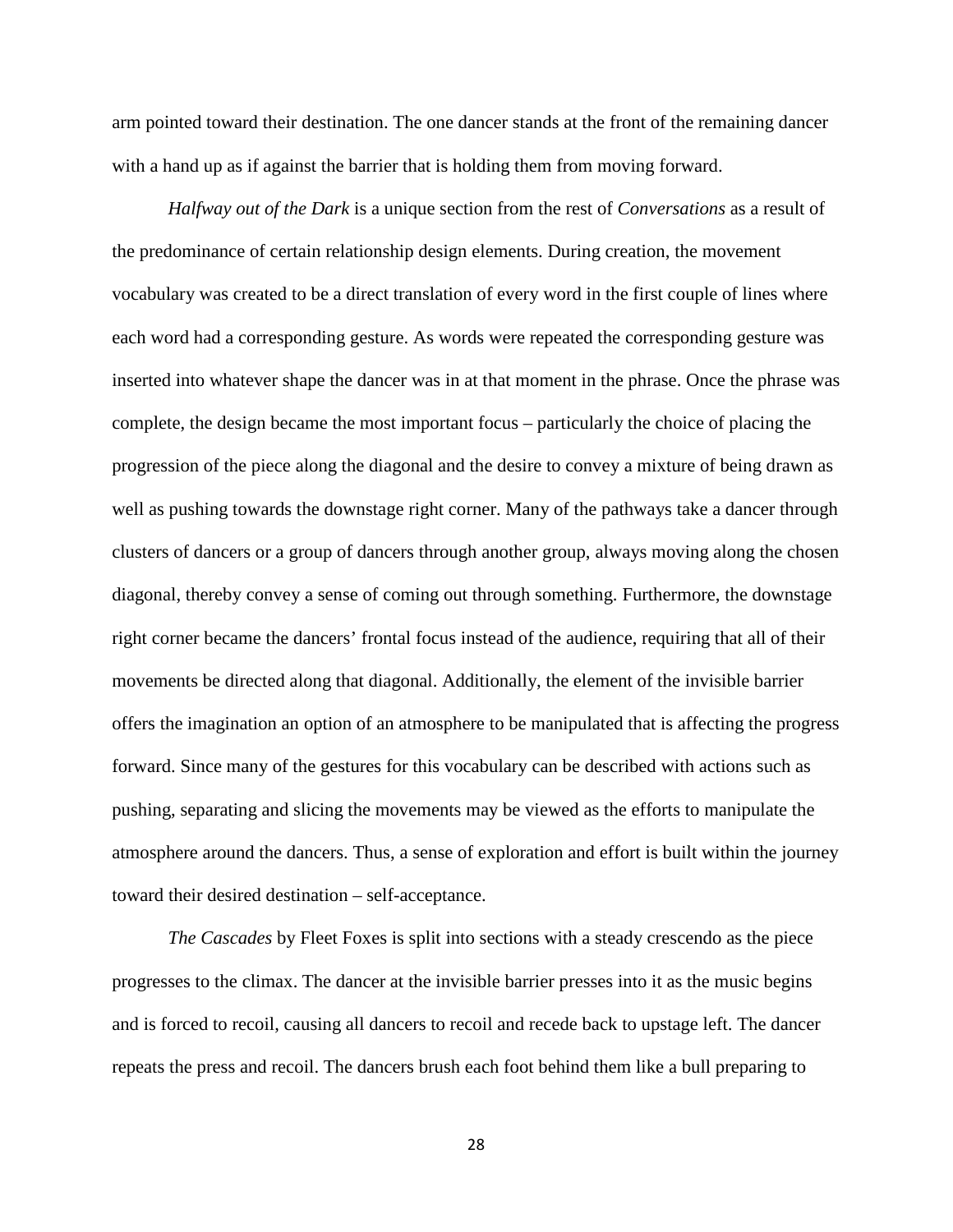charge. Now, the dancers charge the barrier two at a time. Each pair of individuals fail to break the barrier and return to the group. This continues through the entire group until one final attempt by a single dancer, leading this dancer to find key to successfully breaking across the barrier by helping someone else to cross. The remaining two pairs are prompted to do the same. The result being that half of the group have crossed the barrier, and the other half are left behind the barrier. The half of the group left behind the barrier continue to attempt to break through, while those that had already broken through are pushing to meet them at the barrier in order help them across as they were helped. The pairs reach for each other and miss the first couple of attempts. Finally, the successful connection occurs and the remaining dancers are brought across the barrier.

After crossing the barrier, the movement quality becomes sustained, in order to convey a change in the atmosphere beyond the barrier. This quality is maintained through the end of *The Cascades* into the third section, *The Incline*, which is more deliberate and somber than the sections that precede it. The first section would be considered the introduction and rising action; the second would be considered the climax; this final section would be the falling action leading to the final action. The first two sections can be considered the acceleration to the moment of breakthrough. The movement becomes subtly quicker as the poetry progresses, indicating that the thickness of the new atmosphere is changing as the dancers navigate the new terrain. Concurrently, the vocabulary begins to move away from the original gestural vocabulary into a range of whole body movements that reflect the lines spoken at the time of action. This build-up of momentum continue until the word "Stop" is spoken and all movement ceases for a second. The dancers resume movement, transitioning into the first unison phrase of the entire work. This unison is characterized predominantly by whole body, peripheral movements in the far reach space which travel short, straight pathways moving back and forth from stage left to right. These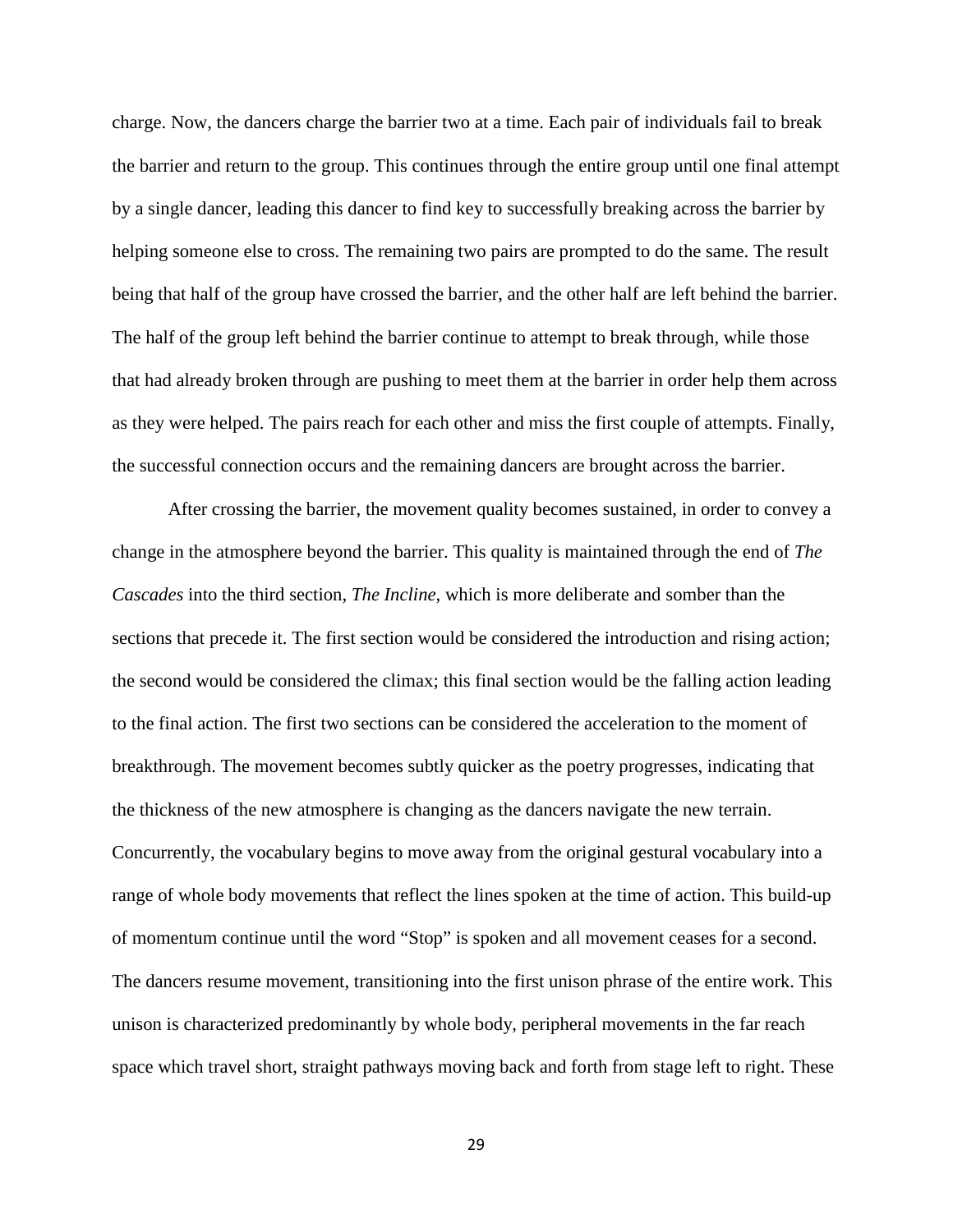short pathways mimic the back and forth pathways contained used in *Halfway Out of the Dark*  but with a different vocabulary, indicating a similar intention to move forward from this location. The difference in vocabulary is indicative of the change in the individuals as a result of the journey. The line "One mountain climbed only to find another range in view" is spoken in this beat of the poetry. This line serves the essence of this section, conveying that the journey doesn't end at the breakthrough. In fact, the breakthrough is just the beginning of the next leg of the journey.

A couple elements of *Breakthrough* set this piece apart from the preceding two pieces. One of the distinguishing elements is the choice to use poetry read by a female voice, whereas the text in *The Trouble with Masculinity* and *A Look Inside* were read by a male voice. This choice was made as a way to incorporate femininity into the work and to create a sense of softness for the remainder of the message. Furthermore, the nurturing characteristics of the speaker's voice coupled with the poetry about hope, personal growth and the determination to continue pushing forward gently illuminate the purpose of the design.

Another element that distinguishes *Breakthrough* is the uniformity of the ensemble's costuming. All dancers are costumed in the same attire as *A Look Inside* and the second dancer in *The Trouble with Masculinity*, except for the constricting black strap. There is no particularly highlighted individual in this piece, creating a community of individuals moving forward together. This was a conscious choice to convey that the nature of this piece is no longer about the opposition, but the determination to move past the opposition by putting all individuals on the same 'side' of the struggle to move forward. This choice also gives life to the story told during the second section, set to *The Cascades*, by allowing for the cooperation between the dancers. Consequently, this choice bears a clear message in light of the preceding messages. A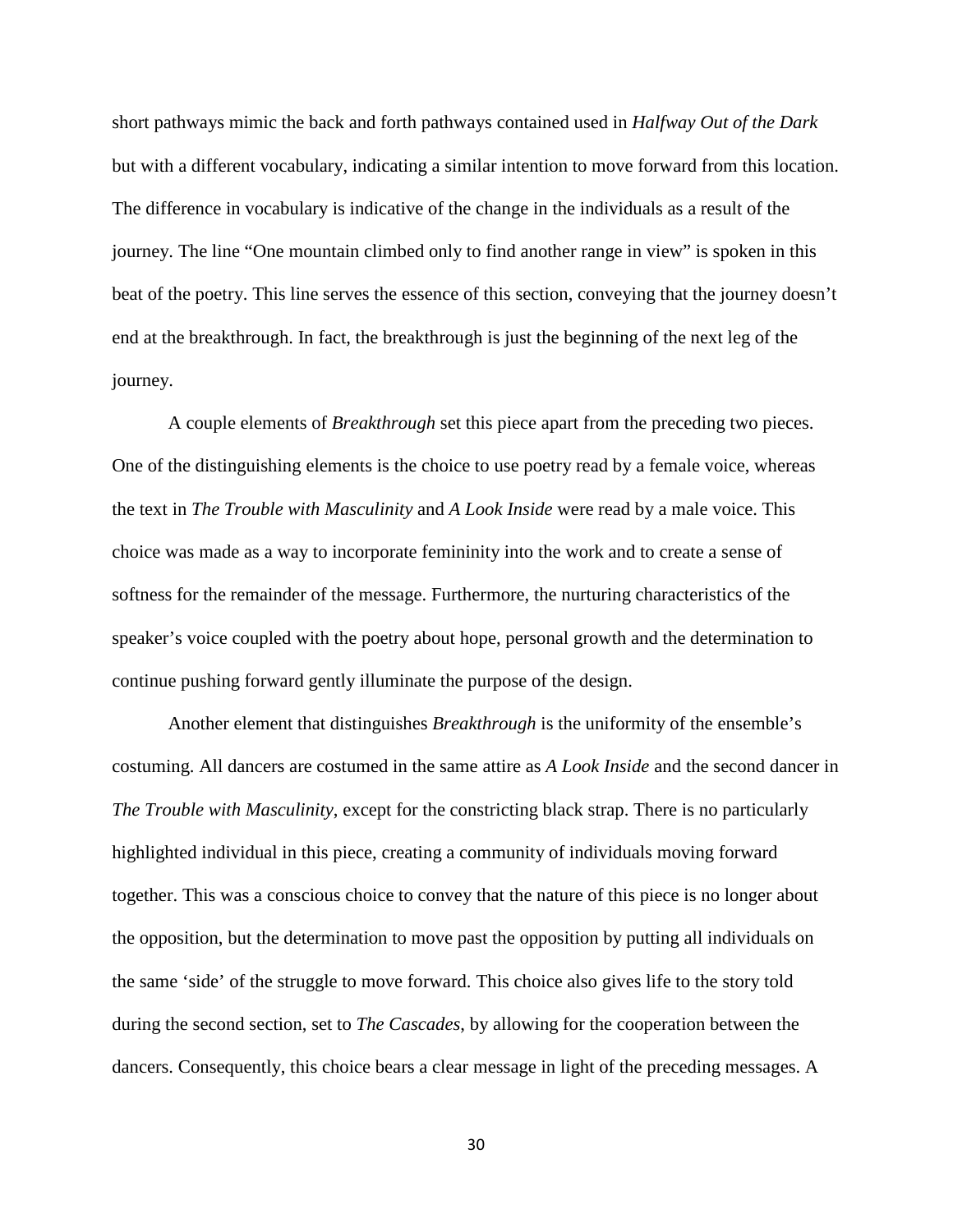single individual can struggle with the societal expectations and even overcome them alone. But the true progress of greater value cannot be made alone – but in a community of individuals with a shared focus and the determination to move forward into the unknown.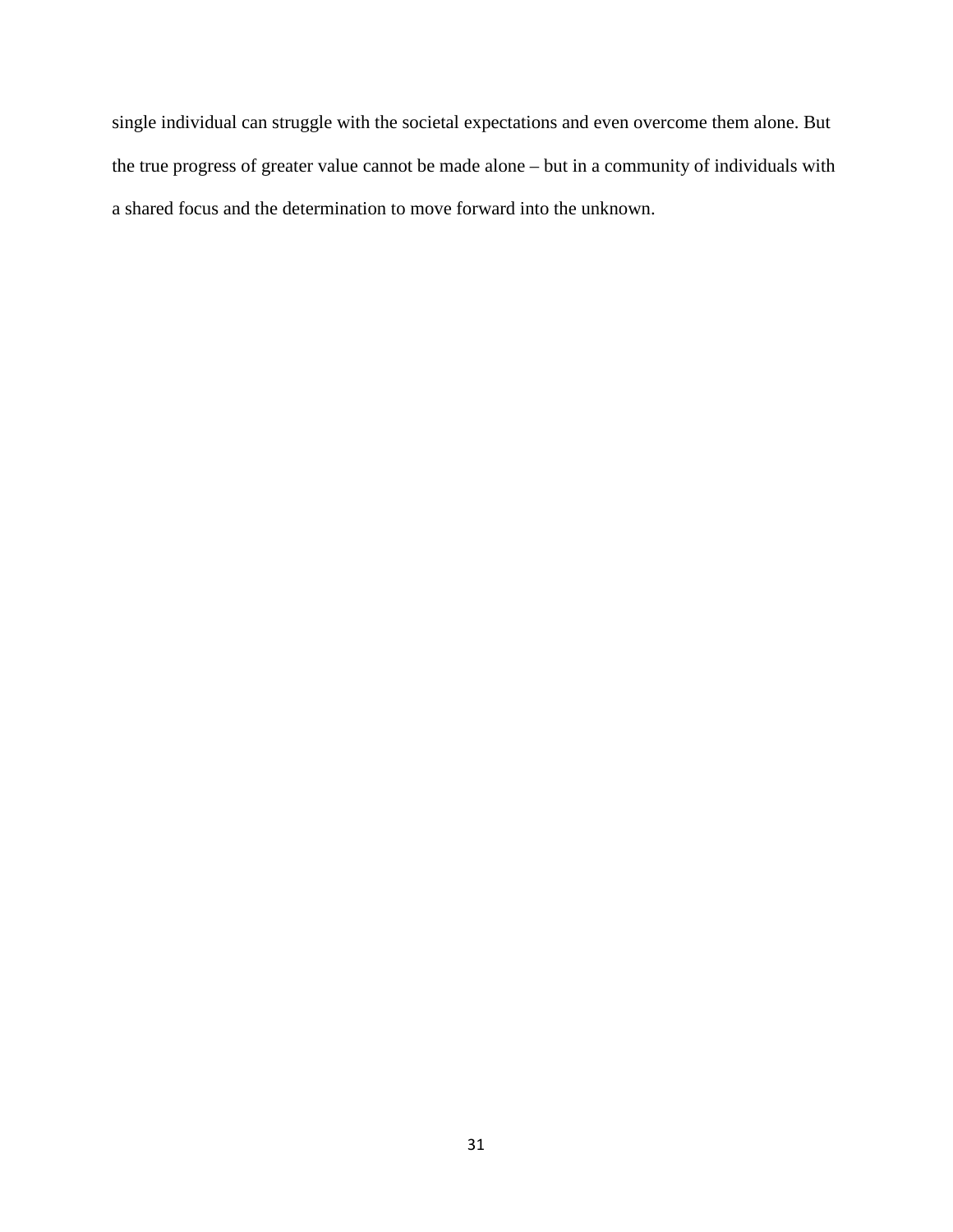#### Appendix 1a

#### **Halfway Out of the Dark** (2015)

Let there be light. And it was so.

Half the world covered in shine, have drenched in pitch

Black air so thick you can cut it with a knife.

Can't see my hand stretched out

I think, therefore I am light!

Remembered warm against this skin so cold to the bone.

Eternal night is breaking forever, is infinity finite?

Eyes closed, mind aware. The world revolves – I evolve, change, grow, enhance

Up and into the sacrosanct.

And now I stand steady, on a knife edge of hope, but hope none the less

Pulling me wildly, loudly, reverently

Directed solidly towards the daylight

Album: Halfway Out of the Dark

©The Poet and the Prophet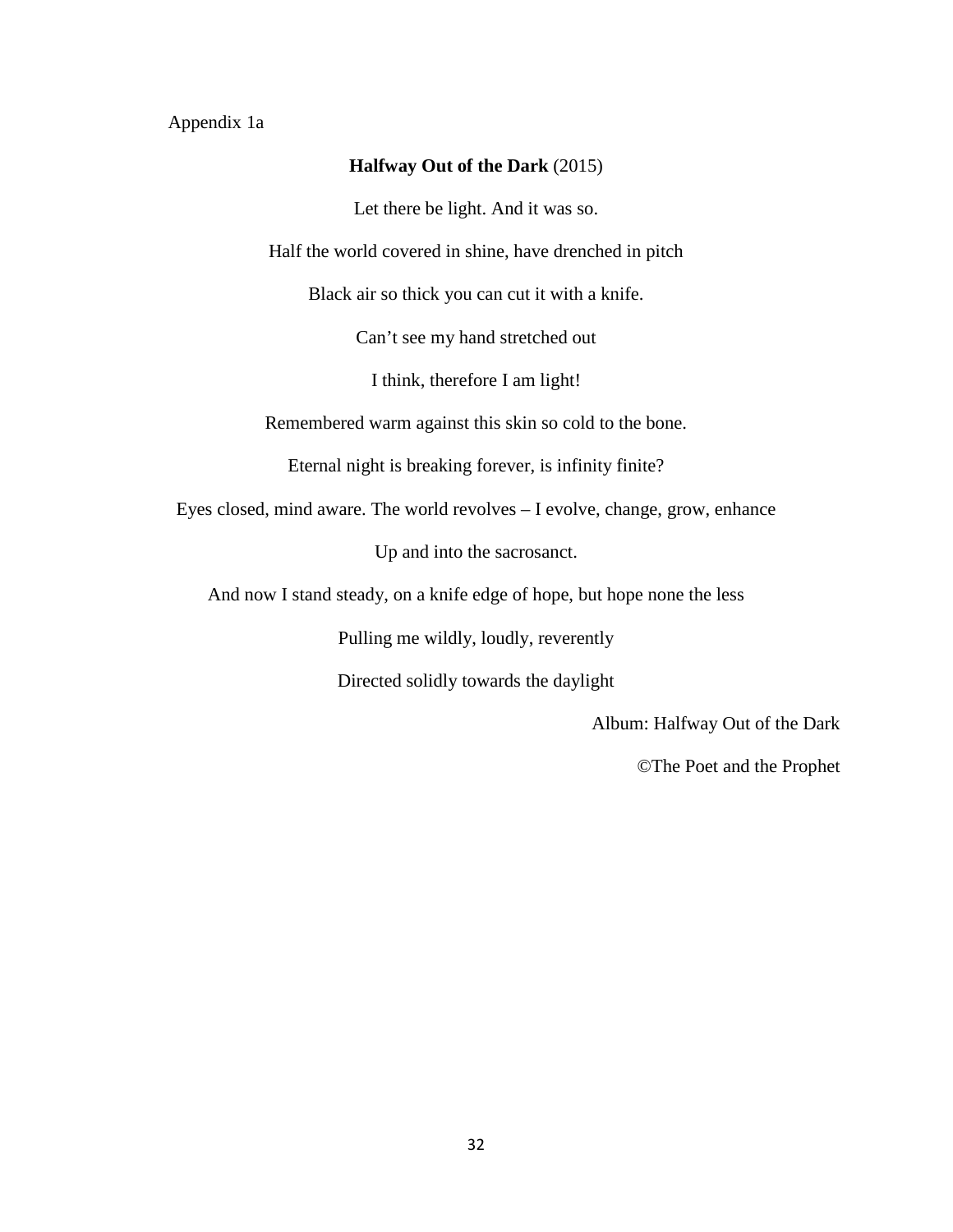#### Appendix 1b

#### **The Incline** (2015)

Tested in this moment in time and space All else seems forgotten as I feel ever distant, falling from grace Shattering momentum breaks the silence This pendulum swings never seeking guidance Life invading, ever changing, expansive, recreating, renovating Uploading and encoding these moments Reacting to the ever evolving mass of revelation. STOP! Listen. This time break away Challenges unfolding anew. One step forward, two steps back One mountain climbed only to find another range in view. With ferocious energy I continue on Today, I will make a difference. Today, I will make these moments count. One simple step at a time is all it takes. Happily I head towards the incline. Moving, simply on. Forever forward. Up and out.

Album: Halfway Out of the Dark

©The Poet and the Prophet